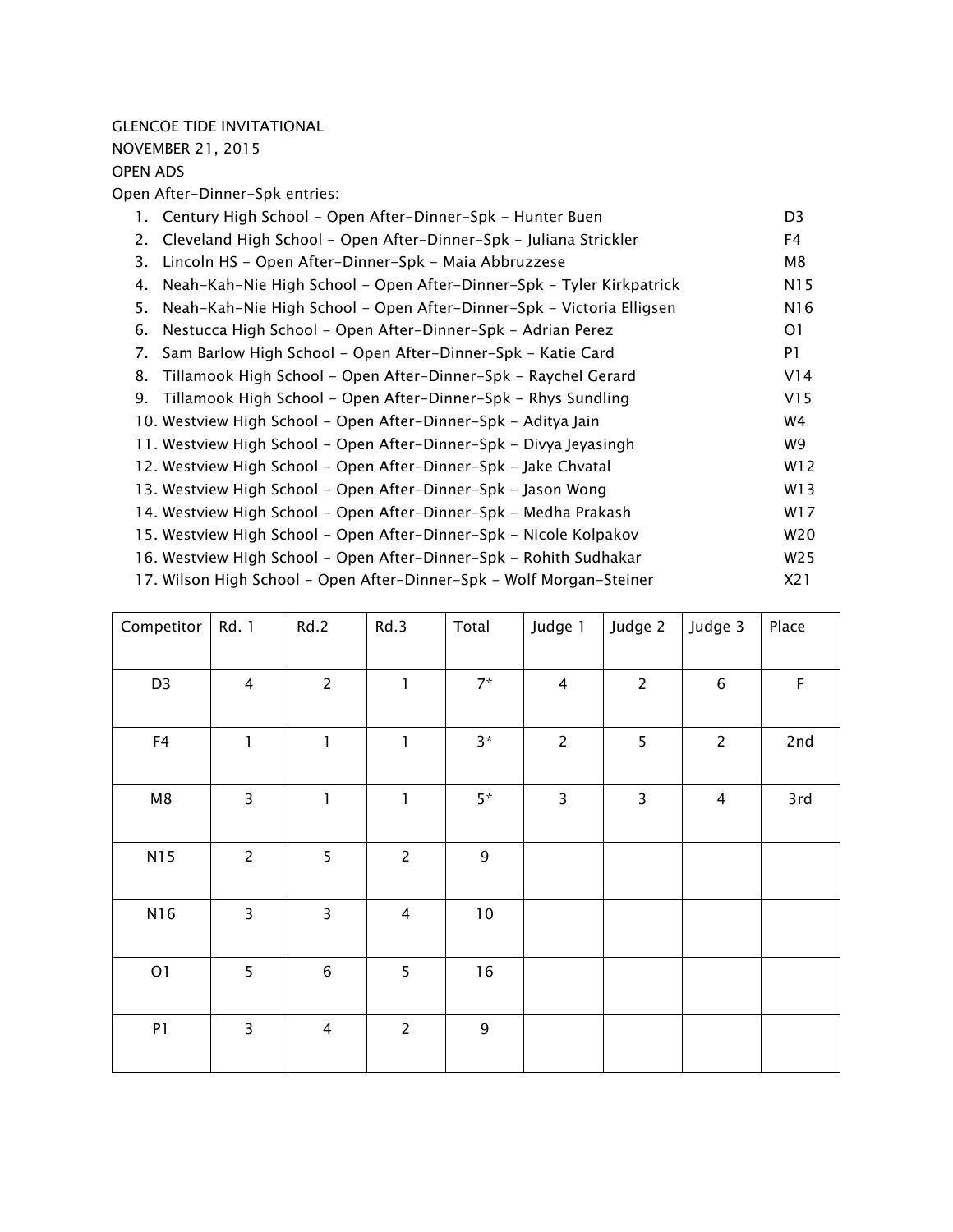| V14 | 5                                     | 5                                     | $\,$ 6 $\,$             | $16$   |              |                |                |             |
|-----|---------------------------------------|---------------------------------------|-------------------------|--------|--------------|----------------|----------------|-------------|
| V15 | $\overline{2}$                        | $\overline{2}$                        | $\overline{\mathbf{3}}$ | $7^*$  | $\,6\,$      | 5              | 5              | $\mathsf F$ |
| W4  | $\mathbf{1}$                          | 3                                     | $\overline{2}$          | $6^*$  | 5            | $\overline{4}$ | $\overline{3}$ | $\mathsf F$ |
| W9  | $\begin{array}{c} \hline \end{array}$ | $\begin{array}{c} \hline \end{array}$ | $\overline{\mathbf{3}}$ | $5*$   | $\mathbf{1}$ | $\mathbf 1$    | $\mathbf{I}$   | $1$ st      |
| W12 | $\overline{4}$                        | $\overline{4}$                        | 5                       | $13$   |              |                |                |             |
| W13 | $\,$ 6 $\,$                           | $\mathsf{3}$                          | 5                       | 14     |              |                |                |             |
| W17 | $\,$ 6 $\,$                           | $\overline{c}$                        | $\overline{4}$          | $12\,$ |              |                |                |             |
| W25 | $\overline{4}$                        | $\overline{4}$                        | $\overline{4}$          | 12     |              |                |                |             |
| X21 | $\overline{2}$                        | 5                                     | $\mathsf{3}$            | $10\,$ |              |                |                |             |

# GLENCOE TIDE INVITATIONAL NOVEMBER 21, 2015 OPEN DUO

*Open DUO entries:*

| 1. Centennial High School - Open DUO - Caleb Toman-Cabral & Brandon Czel | C3/C1  |
|--------------------------------------------------------------------------|--------|
| 2. Clackamas High School – Open DUO – Madeline Norris & Elizabeth Nash   | E13/E6 |
| 3. Clackamas High School-Open DUO-Hannah Preiser                         | E7/E17 |

- 4. Sam Barlow High School Open DUO Ali Card & Katie Card **P1/P6 P1/P6**
- 5. Southwest Christian School Open DUO McKenna Moore & Amanda Goodding S2/S1
- *6. Southwest Christian School Open DUO Robert Smith & Zach Suarez S3/S5*
- *7.* **Tillamook High School Open DUO Anna Mattson & Zak Zwald V3/V21**
- 8. Wilson High School Open DUO Bryce Snyder & Hannah Borel X6/X13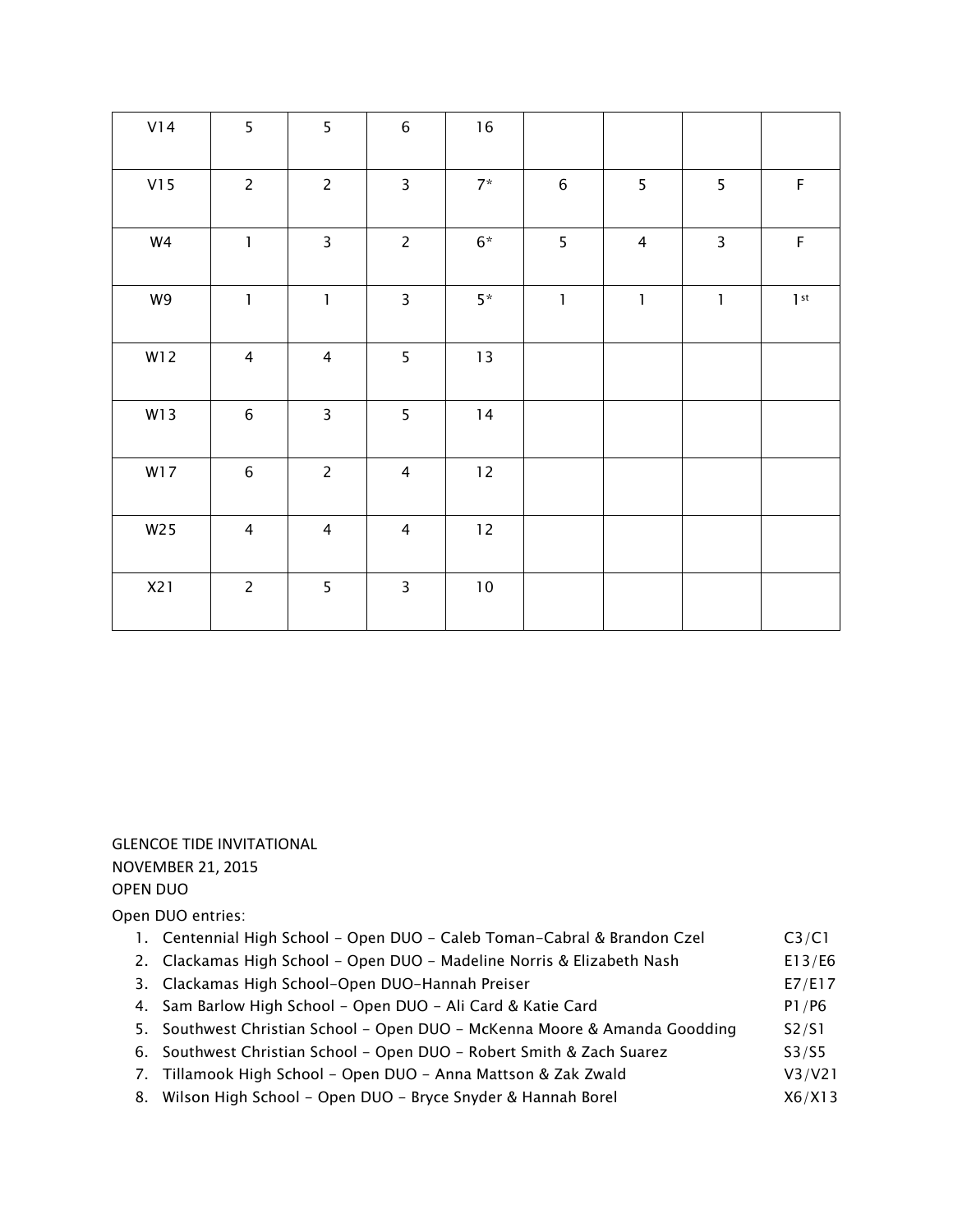| Competitors | Rd. 1          | Rd.2                    | Rd.3                                  | Total          | Judge 1        | Judge 2        | Judge 3        | Place           |
|-------------|----------------|-------------------------|---------------------------------------|----------------|----------------|----------------|----------------|-----------------|
| C3/C1       | $\overline{2}$ | $\overline{4}$          | $\overline{3}$                        | $\overline{9}$ |                |                |                |                 |
| E13/E6      | $\overline{3}$ | $\overline{4}$          | $\overline{3}$                        | $10\,$         |                |                |                |                 |
| E7/E17      | $\overline{3}$ | $\overline{2}$          | $\overline{4}$                        | $\mathsf g$    |                |                |                |                 |
| P1/P6       | $\mathbf{I}$   | $\mathbf{1}$            | $\begin{array}{c} \hline \end{array}$ | $3*$           | $\overline{2}$ | $\overline{2}$ | $\mathbf{I}$   | 1ST             |
| S2/S1       | $\overline{4}$ | $\overline{\mathbf{3}}$ | $\overline{\mathbf{4}}$               | 11             |                |                |                |                 |
| S3/S5       | $\overline{2}$ | $\overline{3}$          | $\overline{2}$                        | $7*$           | $\overline{3}$ | $\overline{4}$ | $\overline{3}$ | $\mathsf F$     |
| V3/V21      | $\mathbf{I}$   | $\overline{2}$          | $\mathbf{I}$                          | $4*$           | $\overline{4}$ | $\mathbf{I}$   | $\overline{4}$ | 3 <sub>RD</sub> |
| X6/X13      | $\overline{4}$ | $\mathbf{I}$            | $\overline{c}$                        | $7*$           | $\mathbf{1}$   | $\overline{3}$ | $\overline{c}$ | 2 <sub>ND</sub> |

# *GLENCOE TIDE INVITATIONAL*

*NOVEMBER 21, 2015* 

*OPEN EXPOSITORY Open Expository entries:*

| 1. Centennial High School – Open Expository – Mehmed Agic                   | C <sub>1</sub>  |
|-----------------------------------------------------------------------------|-----------------|
| 2. Century High School - Open Expository - Emily Basler                     | D <sub>2</sub>  |
| 3. Century High School - Open Expository - Zoraida Espinoza                 | D <sub>15</sub> |
| 4. La Salle Catholic College Preparatory – Open Expository – Winnie Gregory | J12             |
| 5. Southridge High School - Open Expository - Jasmine Giuliani              | R7              |
| 6. Southridge High School - Open Expository - Jenny Li                      | R <sub>8</sub>  |
| 7. Sprague High School - Open Expository - Max Rudd                         | T7              |
| 8. Tillamook High School – Open Expository – Stephanie Verdin               | V <sub>20</sub> |
| 9. Westview High School - Open Expository - Prakrunya Badrinarayan          | W <sub>22</sub> |
| 10. Wilson High School - Open Expository - Benedicte Hamilton               | X5              |
|                                                                             |                 |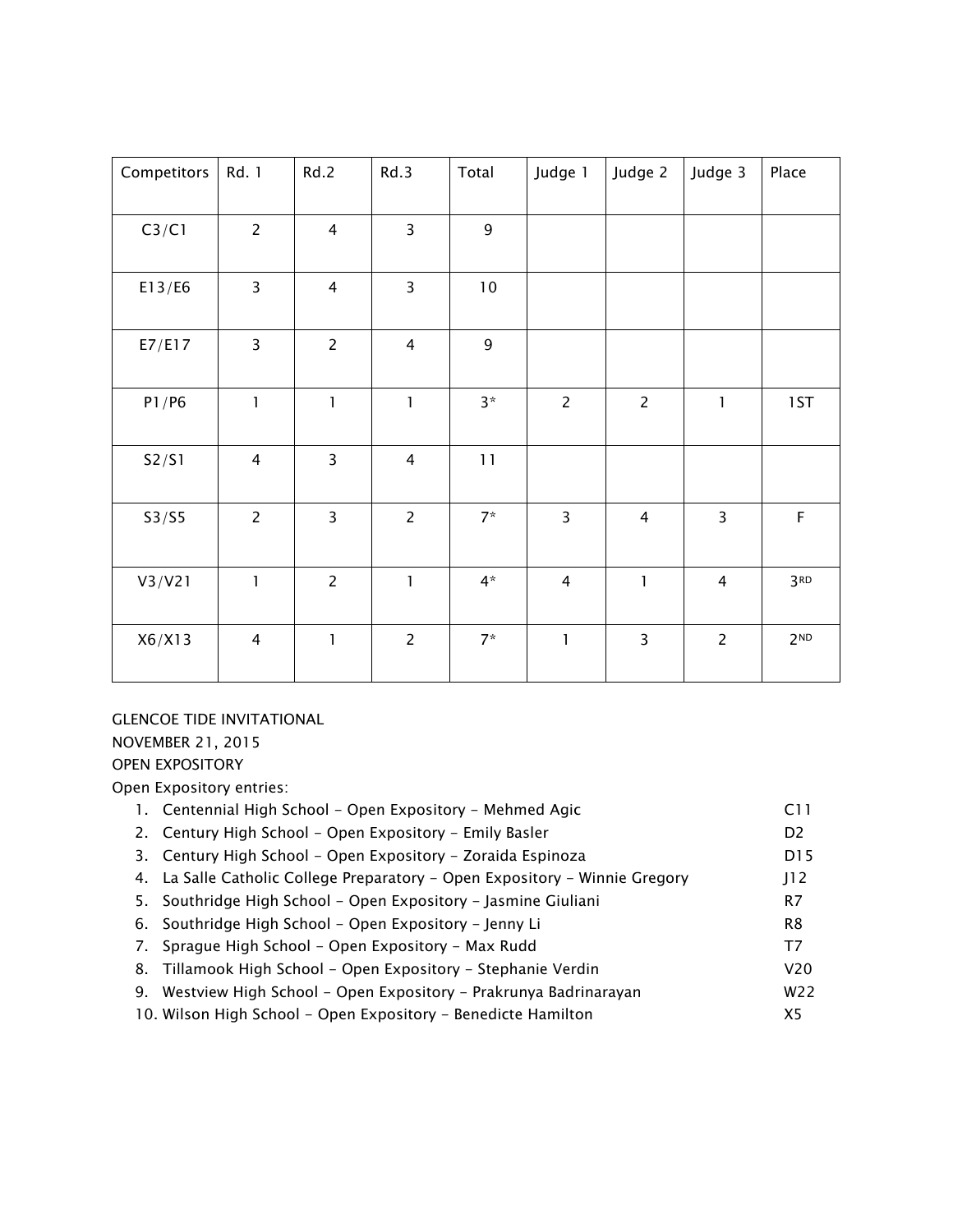| Competitor                       | Rd. 1                   | Rd.2                                      | Rd.3                    | Total       | Judge 1                                                                                                                                                                                                                                                                                                                                                                                                        | Judge 2                 | Judge 3                               | Place           |
|----------------------------------|-------------------------|-------------------------------------------|-------------------------|-------------|----------------------------------------------------------------------------------------------------------------------------------------------------------------------------------------------------------------------------------------------------------------------------------------------------------------------------------------------------------------------------------------------------------------|-------------------------|---------------------------------------|-----------------|
| C11                              | $\overline{5}$          | $\overline{5}$                            | $\overline{5}$          | $15$        |                                                                                                                                                                                                                                                                                                                                                                                                                |                         |                                       |                 |
| D <sub>2</sub>                   | $\overline{4}$          | $\overline{\mathbf{3}}$                   | $\overline{4}$          | $11\,$      |                                                                                                                                                                                                                                                                                                                                                                                                                |                         |                                       |                 |
| D15                              | $\overline{\mathbf{3}}$ | $\overline{\mathbf{3}}$                   | $\overline{c}$          | $\bf 8$     |                                                                                                                                                                                                                                                                                                                                                                                                                |                         |                                       |                 |
|                                  |                         |                                           |                         | 1.16        |                                                                                                                                                                                                                                                                                                                                                                                                                |                         |                                       |                 |
| J12                              | $\overline{c}$          | $\overline{c}$                            | $\overline{4}$          | $8^\star$   | $\overline{c}$                                                                                                                                                                                                                                                                                                                                                                                                 | $\mathsf{3}$            | $\overline{4}$                        | $\mathsf F$     |
|                                  |                         |                                           |                         | 1.25        |                                                                                                                                                                                                                                                                                                                                                                                                                |                         |                                       |                 |
| $\ensuremath{\mathsf{R}}\xspace$ | $\overline{\mathbf{3}}$ | $\overline{2}$                            | $\overline{\mathbf{3}}$ | $\bf 8$     |                                                                                                                                                                                                                                                                                                                                                                                                                |                         |                                       |                 |
|                                  |                         |                                           |                         | 1.16        |                                                                                                                                                                                                                                                                                                                                                                                                                |                         |                                       |                 |
| ${\sf R8}$                       | $\mathbf{l}$            | $\begin{array}{c} \mathbf{1} \end{array}$ | $\mathsf{3}$            | $5^{\star}$ | $\begin{array}{c} \rule{0pt}{2ex} \rule{0pt}{2ex} \rule{0pt}{2ex} \rule{0pt}{2ex} \rule{0pt}{2ex} \rule{0pt}{2ex} \rule{0pt}{2ex} \rule{0pt}{2ex} \rule{0pt}{2ex} \rule{0pt}{2ex} \rule{0pt}{2ex} \rule{0pt}{2ex} \rule{0pt}{2ex} \rule{0pt}{2ex} \rule{0pt}{2ex} \rule{0pt}{2ex} \rule{0pt}{2ex} \rule{0pt}{2ex} \rule{0pt}{2ex} \rule{0pt}{2ex} \rule{0pt}{2ex} \rule{0pt}{2ex} \rule{0pt}{2ex} \rule{0pt}{$ | $\overline{\mathbf{4}}$ | $\begin{array}{c} \hline \end{array}$ | 1 <sup>st</sup> |
|                                  |                         |                                           |                         | 2.33        |                                                                                                                                                                                                                                                                                                                                                                                                                |                         |                                       |                 |
| $\mathsf{T} \mathsf{7}$          | $\overline{4}$          | $\overline{4}$                            | $\mathbf{I}$            | $\mathsf 9$ |                                                                                                                                                                                                                                                                                                                                                                                                                |                         |                                       |                 |
| V20                              | 5                       | 4                                         | 5                       | 14          |                                                                                                                                                                                                                                                                                                                                                                                                                |                         |                                       |                 |
| W22                              | $\overline{2}$          | $\overline{4}$                            | $\overline{c}$          | $8^\star$   | $\overline{\mathbf{4}}$                                                                                                                                                                                                                                                                                                                                                                                        | $\overline{c}$          | $\mathsf{3}$                          | 3rd             |
|                                  |                         |                                           |                         | 1.25        |                                                                                                                                                                                                                                                                                                                                                                                                                |                         |                                       |                 |
| X5                               | $\mathbf{1}$            | $\mathbf 1$                               | $\mathbf{1}$            | $3*$        | $\overline{\mathbf{3}}$                                                                                                                                                                                                                                                                                                                                                                                        | $\mathbf{1}$            | $\overline{c}$                        | 2 <sup>nd</sup> |
|                                  |                         |                                           |                         | 3.00        |                                                                                                                                                                                                                                                                                                                                                                                                                |                         |                                       |                 |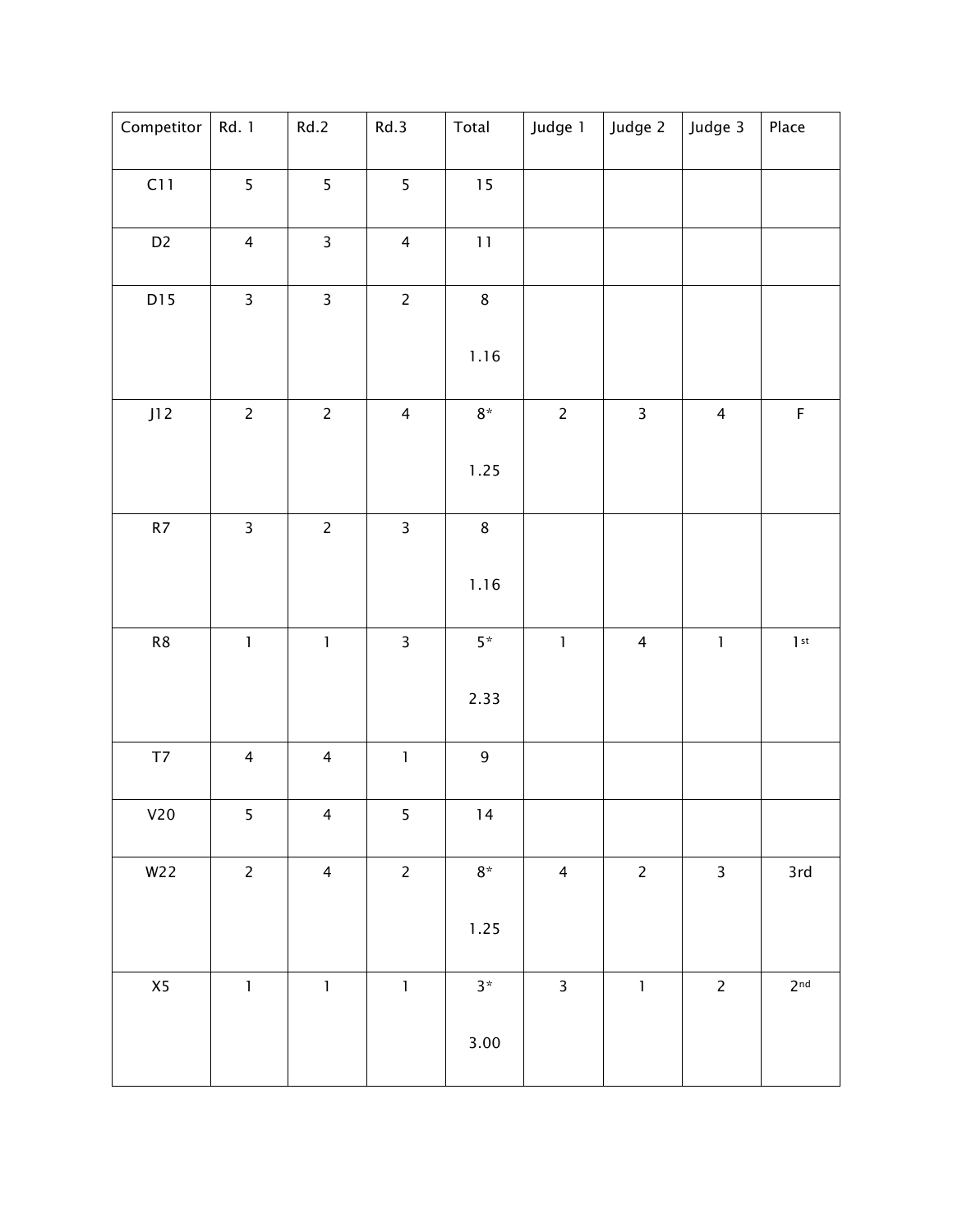*In order to meet State rules and not take more than half the field, we used reciprocals to break out the top four competitiors.*

#### *GLENCOE TIDE INVITATIONAL*

#### *NOVEMBER 21, 2015*

#### *OPEN EXTEMP*

*Open Extemp entries:*

| 1. Glencoe High School - Open Extemp - Adam Sahlfeld                   | H1               |
|------------------------------------------------------------------------|------------------|
| 2. La Salle Catholic College Preparatory - Open Extemp - Brigid Hanley | J <sub>2</sub>   |
| 3. La Salle Catholic College Preparatory – Open Extemp – Katie Quines  | J6               |
| 4. Lakeridge High School - Open Extemp - Cole Lambo                    | K <sub>2</sub>   |
| 5. Lincoln High School-Open Extemp-Srinik Chinnam                      | M11              |
| 6. Sam Barlow High School - Open Extemp - Isaac Bruley                 | P4               |
| 7. Sam Barlow High School – Open Extemp – Ming Fung                    | P12              |
| 8. Tillamook High School - Open Extemp - Grace Blanchard               | V8               |
| 9. Tillamook High School – Open Extemp – Ryland Pampush                | V16              |
| 10. Westview High School – Open Extemp – Grant Chen                    | W <sub>10</sub>  |
| 11. Westview High School-Open Extemp-Mukund Madhusudan                 | W18              |
| 12. Westview High School – Open Extemp – Nikhil Mishra                 | W <sub>2</sub> 1 |
| 13. Westview High School - Open Extemp - Prakrunya Badrinarayan        | W22              |
| 14. Westview High School - Open Extemp - Saisreekar Singam             | W26              |

| Competitor     | Rd. 1                   | Rd.2                                  | Rd.3           | Total  | Judge 1                 | Judge 2        | Judge 3        | Place           |
|----------------|-------------------------|---------------------------------------|----------------|--------|-------------------------|----------------|----------------|-----------------|
|                |                         |                                       |                |        |                         |                |                |                 |
|                |                         |                                       |                |        |                         |                |                |                 |
| H1             | $\,6$                   | $\,6\,$                               | $\overline{7}$ | 19     |                         |                |                |                 |
|                |                         |                                       |                |        |                         |                |                |                 |
| J <sub>2</sub> | $\overline{c}$          | $\begin{array}{c} \hline \end{array}$ | $\overline{4}$ | $7*$   | $\,$ 6 $\,$             | $\overline{4}$ | $\overline{2}$ | $\mathsf F$     |
|                |                         |                                       |                |        |                         |                |                |                 |
| J6             | $\mathbf{I}$            | $\overline{7}$                        | $\overline{c}$ | $10\,$ |                         |                |                |                 |
|                |                         |                                       |                |        |                         |                |                |                 |
| K <sub>2</sub> | $\overline{\mathbf{3}}$ | $\overline{c}$                        | $\mathbf{I}$   | $6*$   | $\overline{\mathbf{3}}$ | 3              | $\,$ 6 $\,$    | 3 <sup>RD</sup> |
|                |                         |                                       |                |        |                         |                |                |                 |
| M11            | 3                       | $\overline{4}$                        | 5              | 12     |                         |                |                |                 |
|                |                         |                                       |                |        |                         |                |                |                 |
| P4             | 3                       | 5                                     | $\,$ 6 $\,$    | 14     |                         |                |                |                 |
|                |                         |                                       |                |        |                         |                |                |                 |
|                |                         |                                       |                |        |                         |                |                |                 |
| P12            | $\overline{c}$          | $\overline{3}$                        | $\mathbf{I}$   | $6*$   | $\overline{2}$          | $\overline{c}$ | $\overline{4}$ | 2 <sub>ND</sub> |
|                |                         |                                       |                |        |                         |                |                |                 |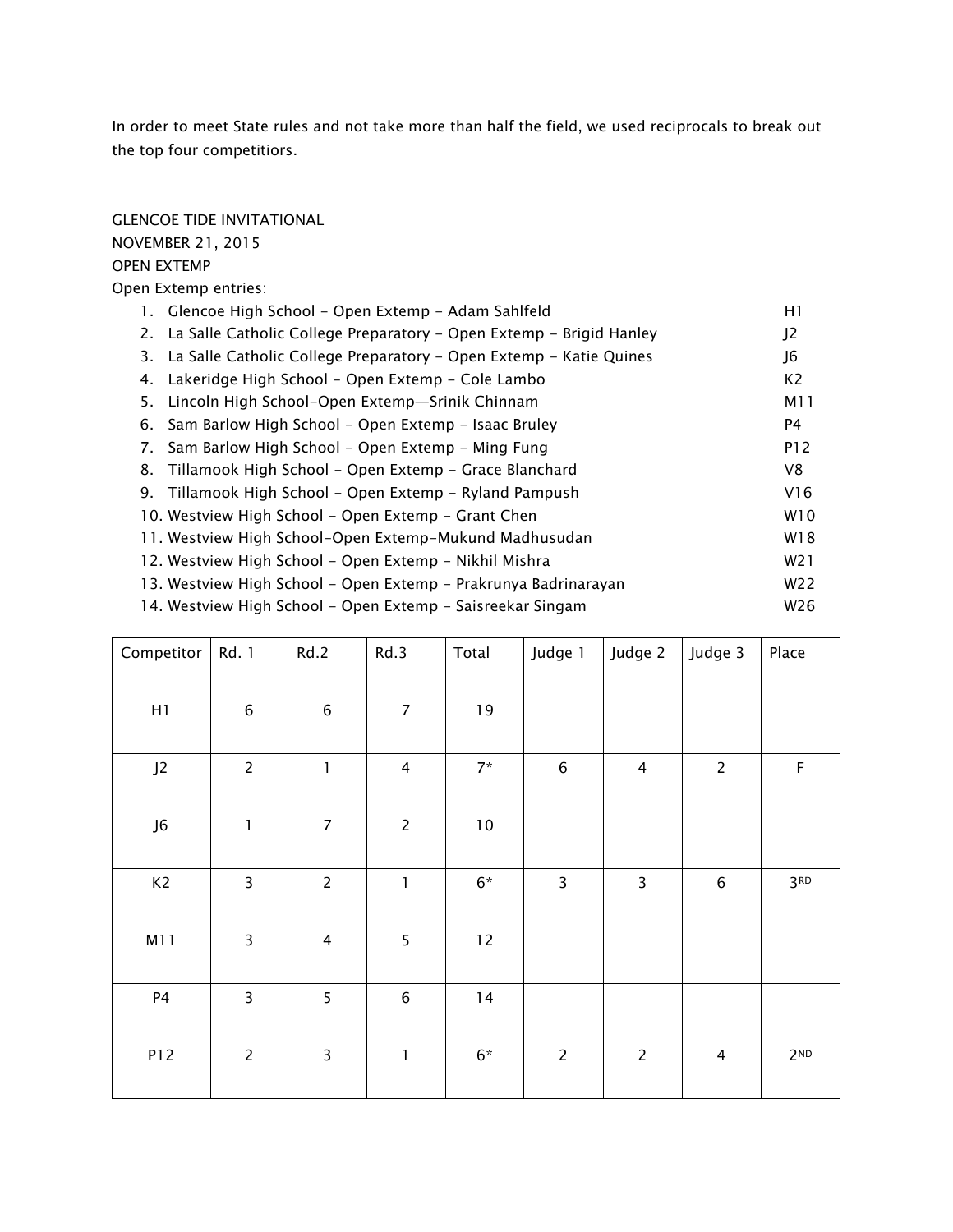| ${\vee}{8}$ | $\overline{4}$ | $\overline{7}$          | 5                       | $16$       |                |             |                |             |
|-------------|----------------|-------------------------|-------------------------|------------|----------------|-------------|----------------|-------------|
| V16         | $\mathbf{I}$   | $\overline{2}$          | $\overline{7}$          | $10\,$     |                |             |                |             |
| W10         | $\overline{4}$ | $\mathbf{1}$            | $\overline{\mathbf{3}}$ | $8^{\ast}$ | $\overline{4}$ | $\,$ 6      | $\overline{3}$ | $\mathsf F$ |
| W18         | $\overline{c}$ | $\overline{4}$          | $\overline{2}$          | $8^{\ast}$ | $\mathbf{l}$   | $\mathbf 1$ | $\mathbf{l}$   | 1ST         |
| W21         | $\mathbf{I}$   | 5                       | $\overline{\mathbf{3}}$ | $9*$       | 5              | 5           | 5              | $\mathsf F$ |
| W22         | 5              | $\overline{\mathbf{3}}$ | $\overline{7}$          | 15         |                |             |                |             |
| W26         | $\overline{4}$ | $\,$ 6 $\,$             | $\overline{4}$          | 14         |                |             |                |             |

*GLENCOE TIDE INVITATIONAL NOVEMBER 21, 2015*  OPEN MEMORIZED HUMOROUS

*Open Memorized-Humorous entries:*

| 1. Nestucca High School - Open Memorized-Humorous - Cameron Weger       | O4  |
|-------------------------------------------------------------------------|-----|
| 2. Southwest Christian School - Open Memorized-Humorous - Sawyer Ramsey | S4  |
| 3. Sprague High School - Open Memorized-Humorous - Katherine Smith      | T5. |
| 4. Westview High School - Open Memorized-Humorous - Jason Wong          | W13 |
| 5. Westview High School - Open Memorized-Humorous - Medha Prakash       | W17 |

- *6. Westview High School Open Memorized-Humorous Wendy Fan W32*
- *7. Wilson High School Open Memorized-Humorous Andrew Foran X4*

| Competitor     | Rd. 1 | Rd.2 | Rd.3 | Total | Judge 1 | Judge 2 | Judge 3 | Place |
|----------------|-------|------|------|-------|---------|---------|---------|-------|
|                |       |      |      |       |         |         |         |       |
| O <sub>4</sub> |       | 4    | 6    | 13    |         |         |         |       |
|                |       |      |      |       |         |         |         |       |
| S <sub>4</sub> | 3     |      | 4    | 14    |         |         |         |       |
|                |       |      |      |       |         |         |         |       |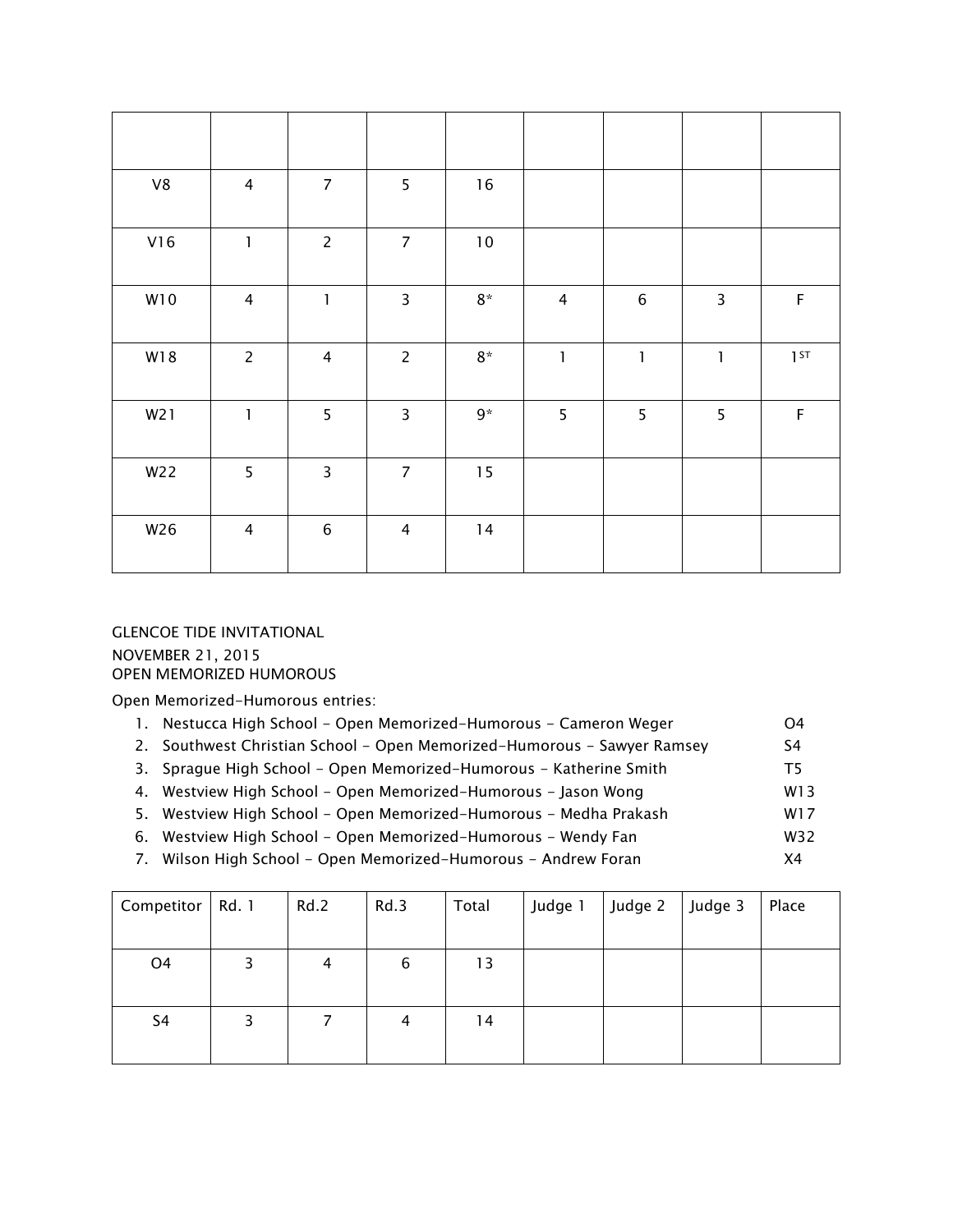| T <sub>5</sub> | $\overline{c}$          | $\mathbf{I}$   | 5              | $\bf 8$          |  | 3 <sup>RD</sup> |
|----------------|-------------------------|----------------|----------------|------------------|--|-----------------|
| W13            | $\overline{\mathbf{4}}$ | $\overline{c}$ | $\overline{4}$ | $10$             |  |                 |
| W17            | $\overline{c}$          | $\,$ 6 $\,$    | $\overline{c}$ | $10\,$           |  |                 |
| W32            | $\mathbf{I}$            | 3              | 3              | $\overline{7}$   |  | 2 <sub>ND</sub> |
|                |                         |                |                |                  |  | 1.66            |
| X4             | $\mathbf{I}$            | 5              | $\mathbf{I}$   | $\boldsymbol{7}$ |  | 1 <sup>ST</sup> |
|                |                         |                |                |                  |  | 2.20            |

# GLENCOE TIDE--NOVEMBER 21, 2015 OPEN IMPROMPTU

*Open Impromptu entries:*

| Beaverton High School - Open Impromptu - Alison Bowden<br>1.                   | A1             |
|--------------------------------------------------------------------------------|----------------|
| Centennial High School - Open Impromptu - Danielle Bracy<br>2.                 | C <sub>5</sub> |
| Centennial High School - Open Impromptu - Winter Burris<br>3.                  | C15            |
| Century High School - Open Impromptu - Isaac Mey<br>4.                         | D4             |
| Century High School - Open Impromptu - Kiley Clements<br>5.                    | D <sub>8</sub> |
| Glencoe High School - Open Impromptu - Kartnik Vijay<br>6.                     | H7             |
| Glencoe High School - Open Impromptu - Lili Yazzie<br>7.                       | H8             |
| La Salle Catholic College Preparatory - Open Impromptu - Anna Sandstrom<br>8.  | J1             |
| 9. La Salle Catholic College Preparatory - Open Impromptu - Christopher Elkhal | J3             |
| 10. La Salle Catholic College Preparatory - Open Impromptu - Lenora Mathis     | J7             |
| 11. La Salle Catholic College Preparatory - Open Impromptu - Sabrina Sandberg  | J9             |
| 12. Lakeridge High School - Open Impromptu - Hsiang Thum                       | K <sub>6</sub> |
| 13. Liberty High School - Open Impromptu - Alex Bacon                          | L1             |
| 14. Liberty High School - Open Impromptu - Charlie Keene                       | L2             |
| 15. Liberty High School - Open Impromptu - Monica Triplett                     | L3             |
| 16. Liberty High School - Open Impromptu - Yareli Torres RincÃ <sup>3</sup> n  | L <sub>5</sub> |
| 17. Lincoln HS - Open Impromptu - Daniel Cohen                                 | M4             |
| 18. Neah-Kah-Nie High School - Open Impromptu - Chassidy Motsinger             | N <sub>2</sub> |
| 19. Neah-Kah-Nie High School - Open Impromptu - Gabe Calkins                   | N7             |
| 20. Neah-Kah-Nie High School - Open Impromptu - Nula Reid                      | N12            |
| 21. Neah-Kah-Nie High School - Open Impromptu - Shayla Wacker                  | N14            |
| 22. Sam Barlow High School - Open Impromptu - Kayden Doering                   | P8             |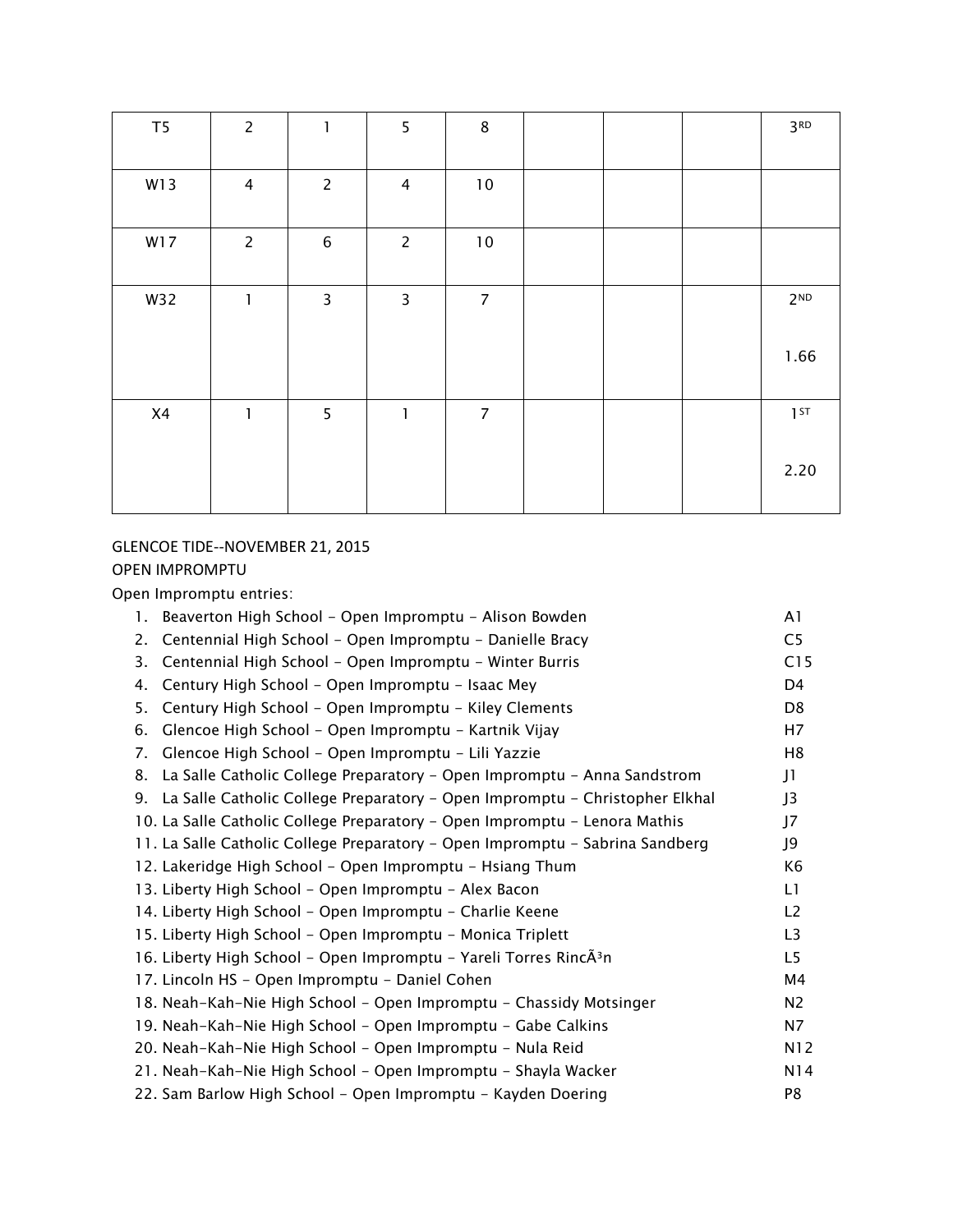| 23. Sam Barlow High School - Open Impromptu - Robbie Cantrell   | P15              |
|-----------------------------------------------------------------|------------------|
| 24. Southridge High School - Open Impromptu - Josiah Snyder     | R <sub>10</sub>  |
| 25. Southwest Christian School – Open Impromptu – McKenna Moore | S <sub>2</sub>   |
| 26. Tillamook High School – Open Impromptu – Dazy Dial          | V <sub>7</sub>   |
| 27. Tillamook High School - Open Impromptu - Grace Blanchard    | V8               |
| 28. Tillamook High School - Open Impromptu - Sam Adams          | V18              |
| 29. Tillamook High School - Open Impromptu - Zak Zwald          | V <sub>2</sub> 1 |
| 30. Westview High School - Open Impromptu - Abha Joshi          | W <sub>2</sub>   |
| 31. Westview High School - Open Impromptu - Advaith Nair        | W5               |
| 32. Westview High School - Open Impromptu - Ifrah Javed         | W11              |
| 33. Westview High School - Open Impromptu - Kunal Bhattacharjee | W14              |
| 34. Westview High School - Open Impromptu - Preeti Devulapalli  | W23              |
| 35. Westview High School – Open Impromptu – Samarth Goyal       | W27              |
| 36. Westview High School - Open Impromptu - Shefali Deosthali   | W28              |
| 37. Westview High School - Open Impromptu - Shuxi Wu            | W29              |
| 38. Westview High School - Open Impromptu - Vamsee Padala       | W31              |
| 39. Westview High School - Open Impromptu - Wendy Fan           | W32              |
| 40. Wilson High School - Open Impromptu - Helen Fick            | X14              |

OPEN IMPROMPTU

| Competitor    | Rd. 1          | Rd.2                    | Rd.3                    | Total            | Judge 1 | Judge 2 | Judge 3 | Place |
|---------------|----------------|-------------------------|-------------------------|------------------|---------|---------|---------|-------|
| $\mathsf{A}1$ | 5              | $\overline{4}$          | $\overline{4}$          | $13\,$           |         |         |         |       |
| ${\sf C}5$    | $\overline{4}$ | $\mathbf{1}$            | 5                       | $10\,$           |         |         |         |       |
| C15           | $\overline{c}$ | 5                       | $\overline{2}$          | $\boldsymbol{9}$ |         |         |         |       |
| D4            | $\overline{7}$ | 5                       | $\,$ 6 $\,$             | $18\,$           |         |         |         |       |
| D8            | 5              | $\overline{4}$          | 5                       | $14$             |         |         |         |       |
| $\mathsf{H}7$ | $\,8\,$        | $\,8\,$                 | $\overline{7}$          | $23\,$           |         |         |         |       |
| $\mathsf{H8}$ | $\overline{7}$ | $\,$ 6 $\,$             | $\overline{\mathbf{z}}$ | $20\,$           |         |         |         |       |
| J1            | $\overline{4}$ | $\overline{2}$          | $\,6\,$                 | $12\,$           |         |         |         |       |
| ${\sf J}3$    | $\overline{7}$ | $\overline{\mathbf{3}}$ | $\mathbf 1$             | $11\,$           |         |         |         |       |
| $\sf J7$      | $\overline{4}$ | $\overline{7}$          | $\,$ 6 $\,$             | $17\,$           |         |         |         |       |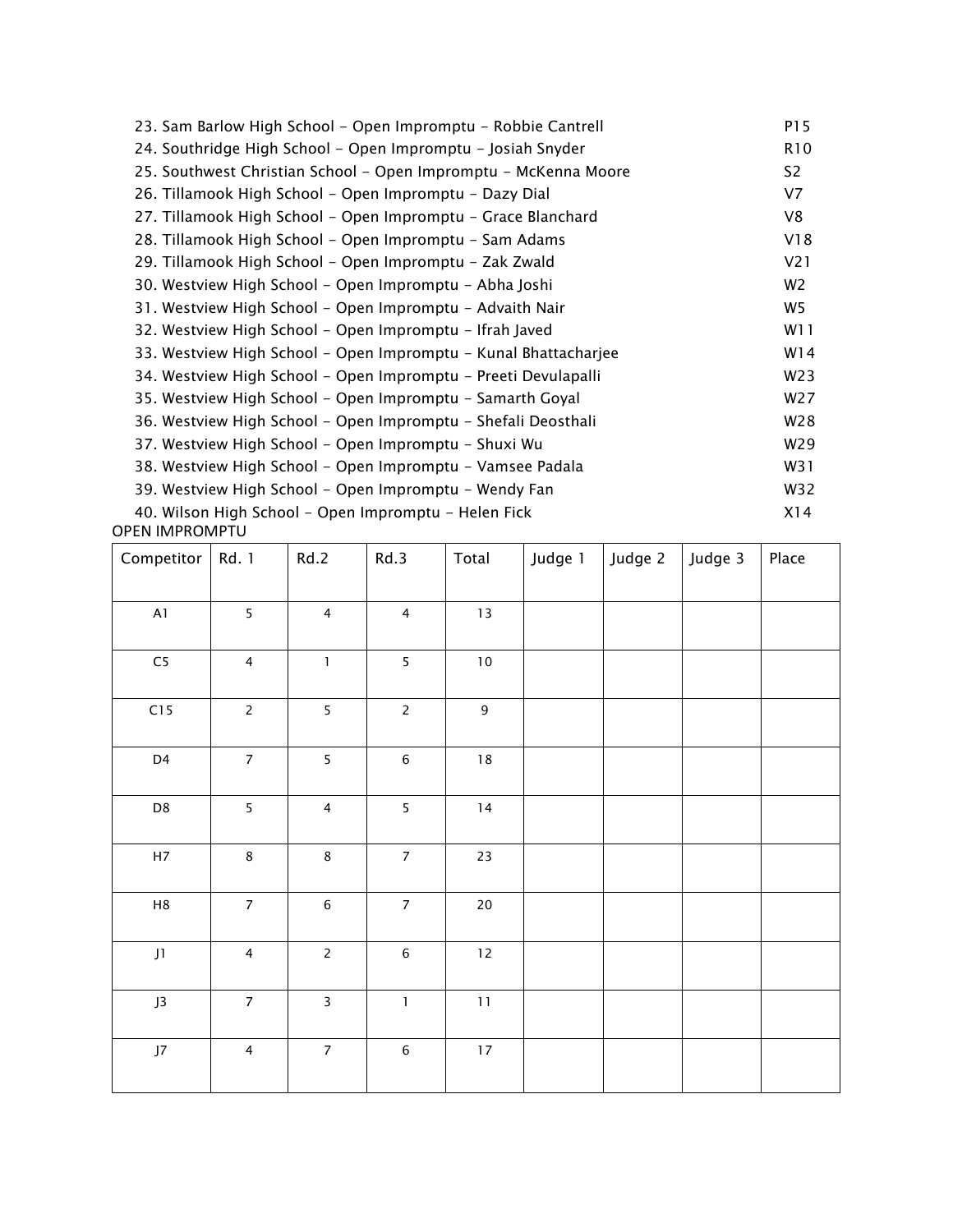| J9             | $\overline{c}$          | $\overline{c}$          | $\overline{2}$          | $6^\ast$         | $\,$ 6 $\,$  | $\overline{\mathbf{3}}$ | $\overline{4}$          | $\mathsf F$      |
|----------------|-------------------------|-------------------------|-------------------------|------------------|--------------|-------------------------|-------------------------|------------------|
| K6             | $\overline{4}$          | $\overline{7}$          | $\overline{\mathbf{5}}$ | $16\,$           |              |                         |                         |                  |
| $\mathsf{L}1$  | $\overline{\mathbf{5}}$ | $\overline{3}$          | $\overline{\mathbf{5}}$ | 13               |              |                         |                         |                  |
| L2             | $\overline{2}$          | $\,$ 6 $\,$             | 5                       | $13\,$           |              |                         |                         |                  |
| L3             | $\overline{4}$          | $\overline{\mathbf{3}}$ | $\overline{\mathbf{3}}$ | $10\,$           |              |                         |                         |                  |
| L5             | $\,$ 6 $\,$             | $\sqrt{6}$              | $\overline{4}$          | $16\,$           |              |                         |                         |                  |
| M <sub>4</sub> | $\mathsf{3}$            | $\mathbf 1$             | $\overline{4}$          | $\bf 8$          |              |                         |                         |                  |
| $\mathsf{N}2$  | $\overline{\mathbf{3}}$ | $\mathbf{3}$            | $\overline{\mathbf{5}}$ | $11\,$           |              |                         |                         |                  |
| ${\sf N7}$     | $\overline{c}$          | $\mathsf{3}$            | $\overline{\mathbf{3}}$ | $\bf 8$          |              |                         |                         |                  |
| N12            | $\overline{\mathbf{3}}$ | $\overline{c}$          | $\overline{\mathbf{3}}$ | $\bf 8$          |              |                         |                         |                  |
| N14            | 5                       | $\mathbf 1$             | $\mathsf{2}$            | $\bf 8$          |              |                         |                         |                  |
| P8             | 5                       | $\overline{7}$          | $\,$ 6 $\,$             | $18\,$           |              |                         |                         |                  |
| P15            | $\mathbf{1}$            | $\,$ 6 $\,$             | $\overline{2}$          | $\boldsymbol{9}$ |              |                         |                         |                  |
| <b>R10</b>     | $\sqrt{2}$              | 5                       | $\,$ 6 $\,$             | $1\,3$           |              |                         |                         |                  |
| ${\sf S2}$     | $\,$ 6 $\,$             | $\overline{4}$          | $\overline{4}$          | $\sqrt{14}$      |              |                         |                         |                  |
| ${\vee}{8}$    | $\,$ 6 $\,$             | $\overline{\mathbf{5}}$ | $\,$ 6 $\,$             | $17\,$           |              |                         |                         |                  |
| V18            | $\mathbf{1}$            | $\overline{\mathbf{5}}$ | $\mathbf 1$             | $7^\star$        | $\mathbf 1$  | $\overline{4}$          | $\overline{c}$          | $1\,\mathrm{st}$ |
| V21            | $\overline{4}$          | $\overline{\mathbf{3}}$ | $\mathbf{1}$            | $\bf 8$          |              |                         |                         |                  |
| $W2$           | $\mathbf{1}$            | $\overline{4}$          | $\overline{\mathbf{3}}$ | $\bf 8$          |              |                         |                         |                  |
| ${\sf W5}$     | $\mathbf 1$             | $\overline{\mathbf{5}}$ | $\mathbf 1$             | $7^\star$        | $\mathbf{3}$ | $\mathbf 1$             | $\overline{\mathbf{5}}$ | 3rd              |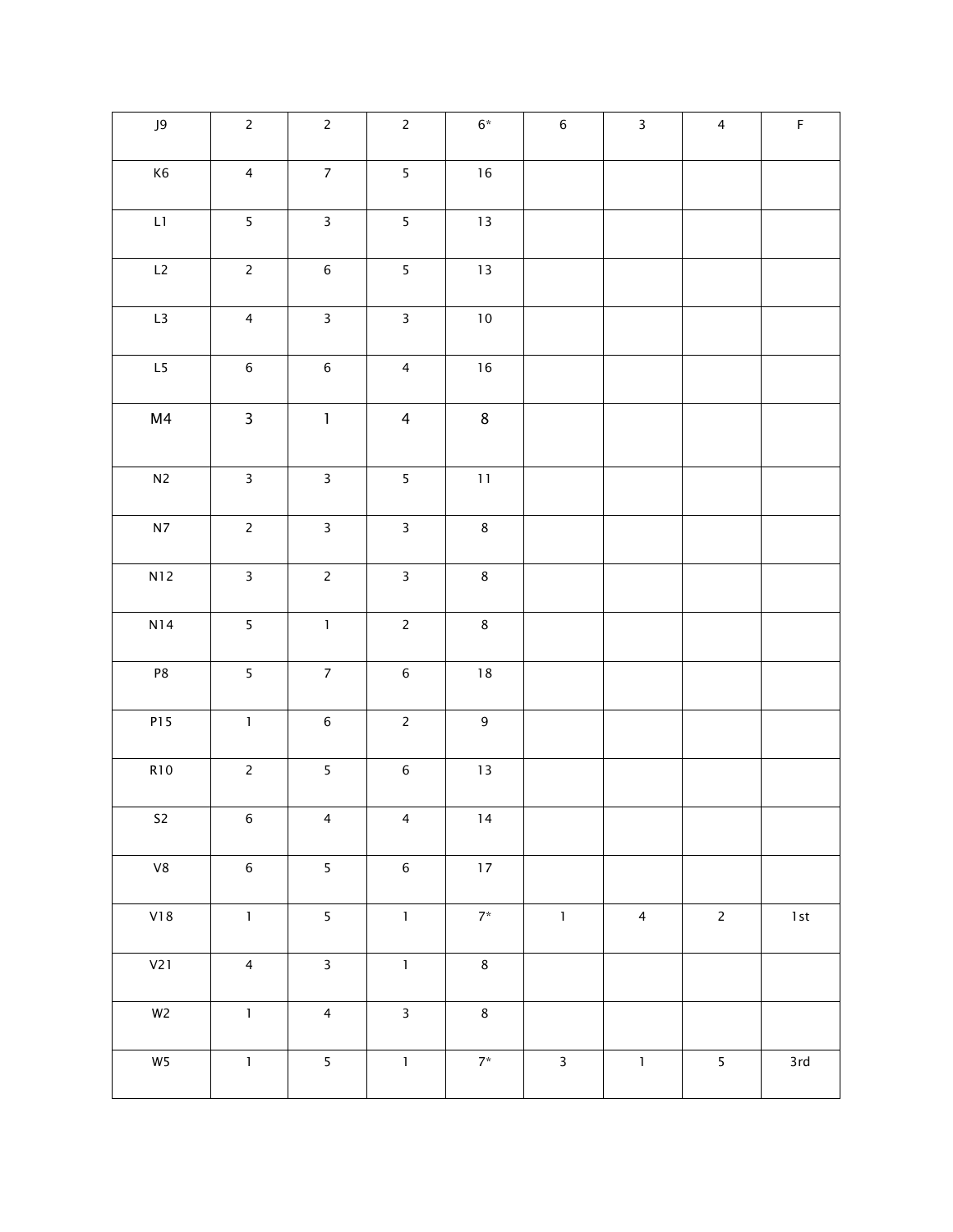| W11 | $\mathbf{1}$            | $\mathbf{1}$   | $\overline{2}$          | $4*$       | 5              | $\overline{c}$          | $\mathbf{1}$   | 2nd         |
|-----|-------------------------|----------------|-------------------------|------------|----------------|-------------------------|----------------|-------------|
| W14 | $\mathbf{1}$            | $\overline{4}$ | $\overline{2}$          | $7*$       | $\overline{4}$ | $\overline{7}$          | $\overline{3}$ | $\mathsf F$ |
| W23 | $\overline{c}$          | $\overline{2}$ | $\overline{4}$          | $\bf 8$    |                |                         |                |             |
| W27 | $\,6\,$                 | $\overline{2}$ | $\overline{2}$          | $10\,$     |                |                         |                |             |
| W28 | $\,$ 6 $\,$             | $\overline{4}$ | $\overline{7}$          | $17$       |                |                         |                |             |
| W29 | $\overline{\mathbf{3}}$ | $\overline{c}$ | $\overline{\mathbf{3}}$ | $\bf 8$    |                |                         |                |             |
| W31 | 5                       | $\,$ 6 $\,$    | $\overline{4}$          | 15         |                |                         |                |             |
| W32 | $\mathbf{3}$            | $\mathbf{1}$   | $\mathbf{l}$            | $5^{\ast}$ | $\overline{2}$ | $\overline{\mathbf{5}}$ | $\,6\,$        | $\mathsf F$ |
| X14 | $\mathsf{3}$            | $\mathbf{1}$   | $\overline{\mathbf{3}}$ | $7^\star$  | $\overline{7}$ | $\,$ 6 $\,$             | $\overline{7}$ | $\mathsf F$ |

#### *Open LIELL entries:*

*1. Centennial High School - Open LIELL - Gaynay Say C7* 

| Competitor | Rd. 1 | Rd.2 | Rd.3 | Total | Judge 1 | Judge 2   Judge 3 | Place           |
|------------|-------|------|------|-------|---------|-------------------|-----------------|
| C7         |       |      |      |       | $\star$ |                   | 1 <sub>ST</sub> |

### GLENCOE TIDE

NOVEMBER 21, 2015

*OPEN MEMORIZED SERIOUS* 

*Open Memorized-Serious entries:*

- *1. David Douglas High School Open Memorized-Serious Honey Sebeh G3*
- *2. Lincoln HS Open Memorized-Serious Ethan Dennis M5*
- *3. Nestucca High School Open Memorized-Serious Kat Sutton O7*
- *4. Sam Barlow High School Open Memorized-Serious Ali Card P1*
- *5. Sam Barlow High School Open Memorized-Serious Liz Card P11*
- *6. Tillamook High School Open Memorized-Serious Daisy Mendez V6*
- 7. Westview High School Open Memorized-Serious Neha Mishra **WISCON CONTENTS**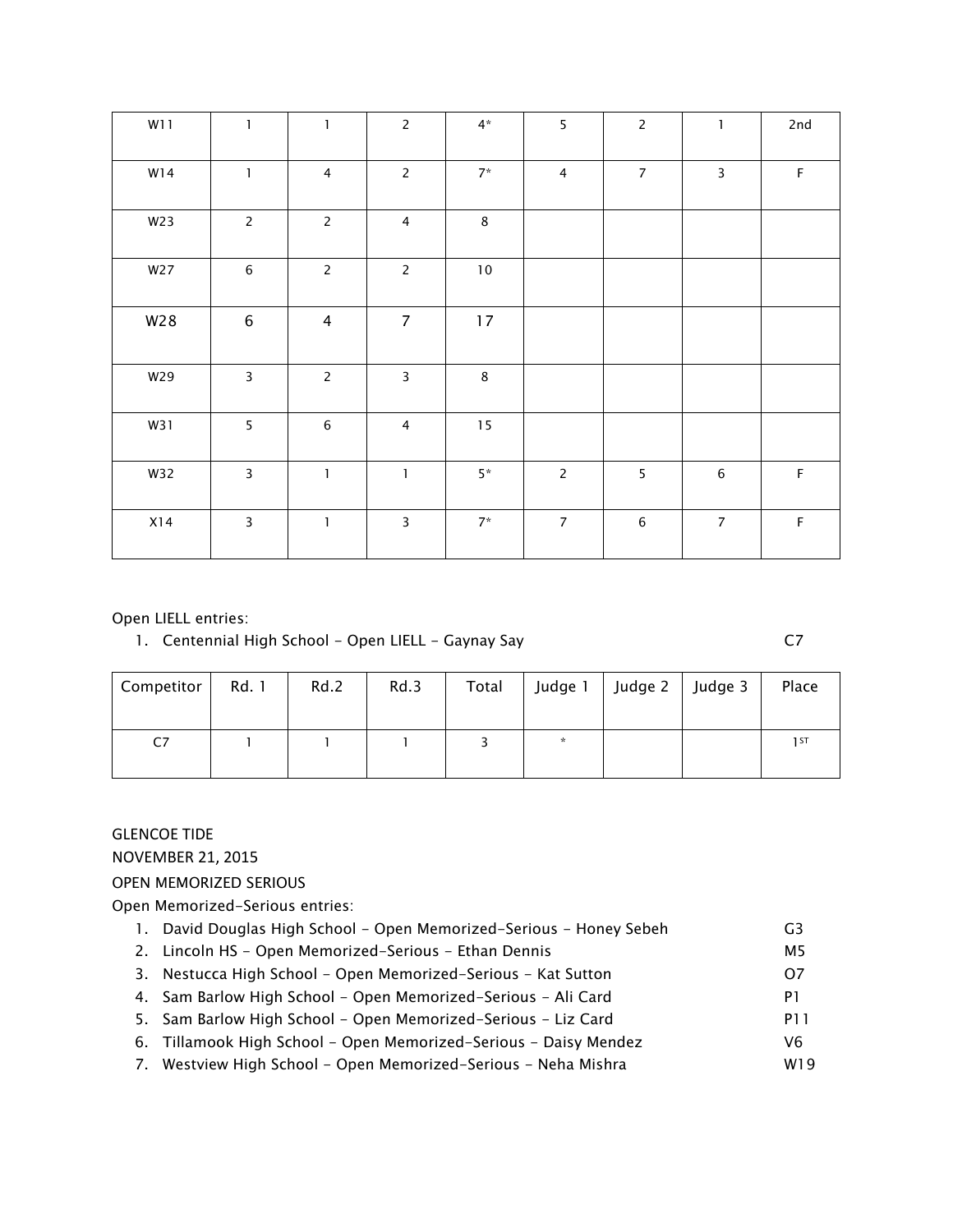| Competitor     | Rd. 1          | Rd.2                    | Rd.3           | Total            | Judge 1 | Judge 2 | Judge 3 | Place           |
|----------------|----------------|-------------------------|----------------|------------------|---------|---------|---------|-----------------|
| M5             | 3              | $\mathbf{1}$            | 5              | $\mathsf 9$      |         |         |         | 3 <sup>rd</sup> |
|                |                |                         |                |                  |         |         |         | 1.20            |
| 07             | 3              | $\,6\,$                 | $\,6\,$        | 15               |         |         |         |                 |
| ${\sf P1}$     | $\overline{c}$ | $\overline{c}$          | $\mathbf{I}$   | 5                |         |         |         | 1st             |
| P11            | $\overline{c}$ | $\overline{\mathbf{4}}$ | $\overline{4}$ | $10\,$           |         |         |         |                 |
| V <sub>6</sub> | $\mathbf{1}$   | 3                       | $\overline{c}$ | $\,6\,$          |         |         |         | 2nd             |
| W19            | $\mathbf{1}$   | 5                       | 3              | $\boldsymbol{9}$ |         |         |         | .58             |

Placements based on Total cumes and reciprocals in shared rounds.

# GLENCOE TIDE NOVEMBER 21, 2015

### *OPEN ORATORY*

 *Open Oratory entries:*

| 1. La Salle Catholic College Preparatory - Open Oratory - Joseph Kreitzberg | J5              |
|-----------------------------------------------------------------------------|-----------------|
| 2. La Salle Catholic College Preparatory – Open Oratory – Myriam Yao        | J8              |
| Lakeridge High School - Open Oratory - Laura Wang<br>3.                     | K7              |
| 4. Lincoln HS - Open Oratory - Jack Sanders                                 | M7              |
| 5. Lincoln HS – Open Oratory – Sheila Panyam                                | M10             |
| 6. Sam Barlow High School - Open Oratory - Robbie Cantrell                  | P15             |
| 7. Tillamook High School – Open Oratory – Noah Jenck                        | V13             |
| 8. Tillamook High School – Open Oratory – Raychel Gerard                    | V14             |
| Westview High School - Open Oratory - Aakash Kurse<br>9.                    | W1              |
| 10. Westview High School – Open Oratory – Ifrah Javed                       | W11             |
| 11. Westview High School – Open Oratory – Preeti Devulapalli                | W <sub>23</sub> |
| 12. Westview High School – Open Oratory – Rohan Ajjarapu                    | W <sub>24</sub> |

| Competitor | Rd. | Rd.2 | Rd.3 | Total | Judge 1 | Judge 2 | Judge 3 | Place |
|------------|-----|------|------|-------|---------|---------|---------|-------|
|            |     |      |      |       |         |         |         |       |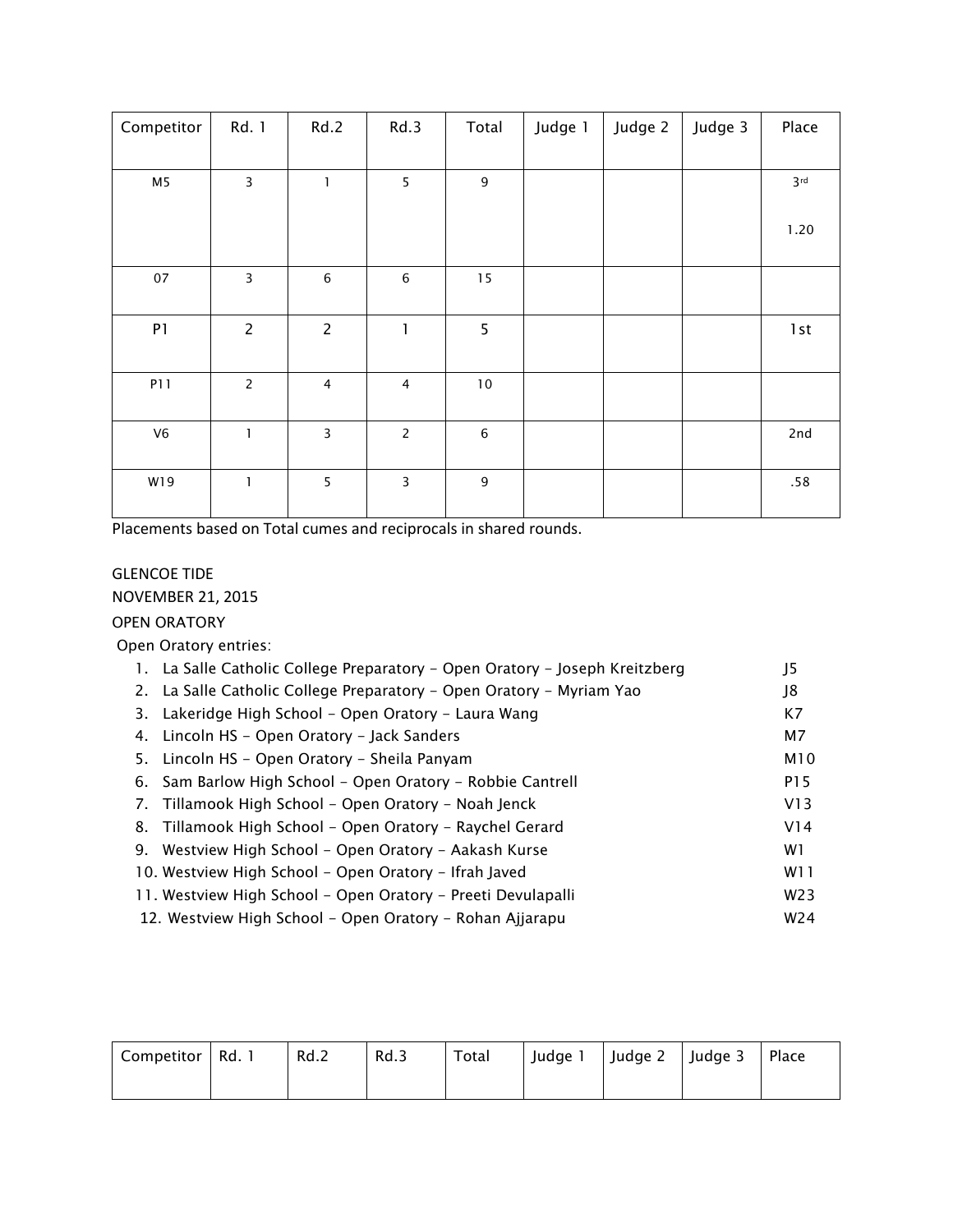| J5             | $\overline{3}$          | $\overline{c}$          | $\overline{4}$          | $\mathsf g$ |                         |                         |                |                 |
|----------------|-------------------------|-------------------------|-------------------------|-------------|-------------------------|-------------------------|----------------|-----------------|
| J8             | $\overline{c}$          | $\overline{\mathbf{3}}$ | $\mathbf{1}$            | $6*$        | $\overline{\mathbf{3}}$ | $6\phantom{.}$          | $\overline{3}$ | $\mathsf F$     |
| K7             | $\overline{4}$          | $\overline{\mathbf{3}}$ | $\mathbf{1}$            | $\,8\,$     |                         |                         |                |                 |
| M <sub>7</sub> | 5                       | $\overline{4}$          | $\overline{2}$          | 11          |                         |                         |                |                 |
| M10            | $\mathbf{1}$            | $\overline{4}$          | $\mathbf{1}$            | $6*$        | 5                       | $\mathbf 1$             | $\overline{2}$ | 2 <sub>ND</sub> |
| P15            | $\mathbf{1}$            | $\overline{2}$          | $\overline{2}$          | $5*$        | $\mathbf{1}$            | 5                       | $\mathbf{1}$   | 1ST             |
| V13            | $\overline{2}$          | $\overline{4}$          | $\overline{\mathbf{3}}$ | $\mathsf 9$ |                         |                         |                |                 |
| W1             | $\overline{2}$          | $\overline{\mathbf{3}}$ | $\overline{4}$          | $\mathsf 9$ |                         |                         |                |                 |
| W11            | $\mathbf 1$             | $\mathbf{1}$            | $\overline{\mathbf{3}}$ | $5*$        | $\overline{c}$          | $\overline{4}$          | $\overline{4}$ | 3 <sup>RD</sup> |
| W14            | $\mathsf{3}$            | $\overline{c}$          | 5                       | $10\,$      |                         |                         |                |                 |
| W23            | $\overline{\mathbf{3}}$ | $\mathbf{1}$            | $\overline{\mathbf{3}}$ | $7*$        | $\overline{4}$          | $\overline{c}$          | $\sqrt{6}$     | $\mathsf F$     |
| W24            | $\overline{4}$          | $\mathbf{1}$            | $\overline{2}$          | $7*$        | $\,$ 6 $\,$             | $\overline{\mathbf{3}}$ | 5              | $\mathsf F$     |

# GLENCOE TIDE--NOVEMBER 21, 2015

### OPEN POETRY

*Open Poetry entries:*

| 1. Century High School - Open Poetry - Jenny Nguyen                    | D5              |
|------------------------------------------------------------------------|-----------------|
| 2. Century High School - Open Poetry - Wendy Roman                     | D <sub>13</sub> |
| 3. Clackamas High School - Open Poetry - Alexandria Williams           | E <sub>2</sub>  |
| 4. La Salle Catholic College Preparatory – Open Poetry – Brigid Hanley | J2              |
| 5. La Salle Catholic College Preparatory – Open Poetry – Katie Quines  | J6              |
| 6. Lincoln HS - Open Poetry - Hank Sanders                             | M6              |
| 7. Neah-Kah-Nie High School – Open Poetry – Kandle Werner              | N10             |
| 8. Neah-Kah-Nie High School - Open Poetry - Maria Loza                 | N11             |
| 9. Nestucca High School - Open Poetry - Mariah Hallock                 | O <sub>9</sub>  |
|                                                                        |                 |

*10. Sam Barlow High School - Open Poetry - Hunter Boelow P3*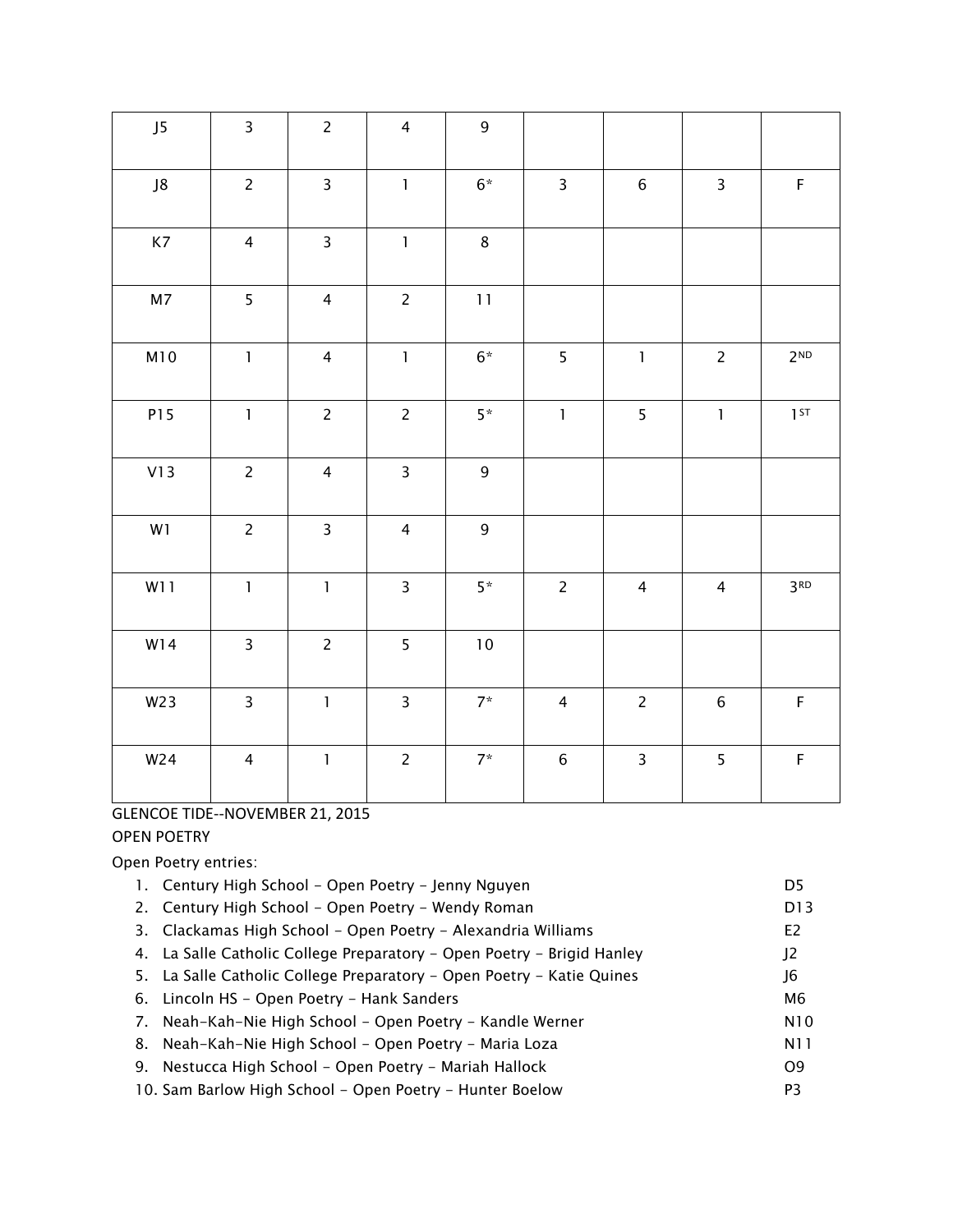| 11. Sam Barlow High School - Open Poetry - Katie Treanor      | P7              |
|---------------------------------------------------------------|-----------------|
| 12. Sam Barlow High School – Open Poetry – Rachael Wilczewski | P14             |
| 13. Southridge High School – Open Poetry – Doha Alhiaj        | R <sub>3</sub>  |
| 14. Southridge High School - Open Poetry - Mariella Mandujano | R <sub>12</sub> |
| 15. Tillamook High School – Open Poetry – Anna Mattson        | V3              |
| 16. Tillamook High School - Open Poetry - Ashlie Bright       | V4              |
| 17. Tillamook High School - Open Poetry - Cassie Diaz         | V5              |
| 18. Tillamook High School – Open Poetry – Kodi Wingate        | V10             |
| 19. Tillamook High School - Open Poetry - Melissa Stougard    | V12             |
| 20. Tillamook High School-Open Poetry-Mary Allen              | V22             |

| Competitor      | Rd. 1                   | Rd.2                    | Rd.3                    | Total      | Judge 1        | Judge 2        | Judge 3                 | Place           |
|-----------------|-------------------------|-------------------------|-------------------------|------------|----------------|----------------|-------------------------|-----------------|
| D5              | 5                       | $\overline{7}$          | $\overline{4}$          | $16\,$     |                |                |                         |                 |
| D13             | $\mathbf 1$             | $\mathbf 1$             | $\mathbf 1$             | $3*$       | $\overline{3}$ | $\mathbf{1}$   | 5                       | 2ND             |
| E <sub>2</sub>  | $\overline{4}$          | $\,$ 6 $\,$             | $\overline{7}$          | $17\,$     |                |                |                         |                 |
| $\mathsf{J2}\,$ | $\overline{c}$          | 5                       | $\overline{4}$          | $11\,$     |                |                |                         |                 |
| J6              | $\overline{\mathbf{3}}$ | $\overline{\mathbf{3}}$ | $\overline{4}$          | $10\,$     |                |                |                         |                 |
| M6              | $\mathsf{3}$            | $\overline{c}$          | $\overline{2}$          | $7^\star$  | $\mathbf{1}$   | $\overline{4}$ | $\overline{2}$          | $1$ ST          |
| N10             | $\overline{\mathbf{3}}$ | 5                       | $\overline{5}$          | $13$       |                |                |                         |                 |
| N11             | 5                       | $\overline{4}$          | $\overline{2}$          | $11\,$     |                |                |                         |                 |
| O <sub>9</sub>  | 5                       | 5                       | $\overline{7}$          | $17\,$     |                |                |                         |                 |
| P3              | $\mathbf 1$             | $\overline{2}$          | $\,$ 6 $\,$             | $9^{\ast}$ | $\overline{2}$ | $\overline{2}$ | $\,$ 6 $\,$             | 3 <sup>RD</sup> |
| P7              | $\overline{2}$          | $\overline{2}$          | $\overline{3}$          | $7*$       | $\,$ 6 $\,$    | $\overline{3}$ | $\overline{7}$          | $\mathsf F$     |
| P14             | $\mathbf{1}$            | $\overline{4}$          | $\overline{c}$          | $7^*$      | $\overline{7}$ | $\,$ 6 $\,$    | $\mathbf{1}$            | $\mathsf F$     |
| R <sub>3</sub>  | $\overline{4}$          | $\,$ 6 $\,$             | 5                       | $15$       |                |                |                         |                 |
| <b>R12</b>      | $\overline{\mathbf{4}}$ | $\mathbf{1}$            | $\mathbf 1$             | $6^\ast$   | 5              | 5              | $\overline{\mathbf{3}}$ | $\mathsf F$     |
| V3              | $\overline{2}$          | $\mathbf{1}$            | $\mathbf{1}$            | $4*$       | $\overline{4}$ | $\overline{7}$ | $\overline{4}$          | $\mathsf F$     |
| V <sub>4</sub>  | $\,$ 6 $\,$             | $\overline{\mathbf{3}}$ | $\overline{\mathbf{3}}$ | $12\,$     |                |                |                         |                 |
| V <sub>5</sub>  | $\,$ 6 $\,$             | $\overline{\mathbf{3}}$ | $\,$ 6 $\,$             | 15         |                |                |                         |                 |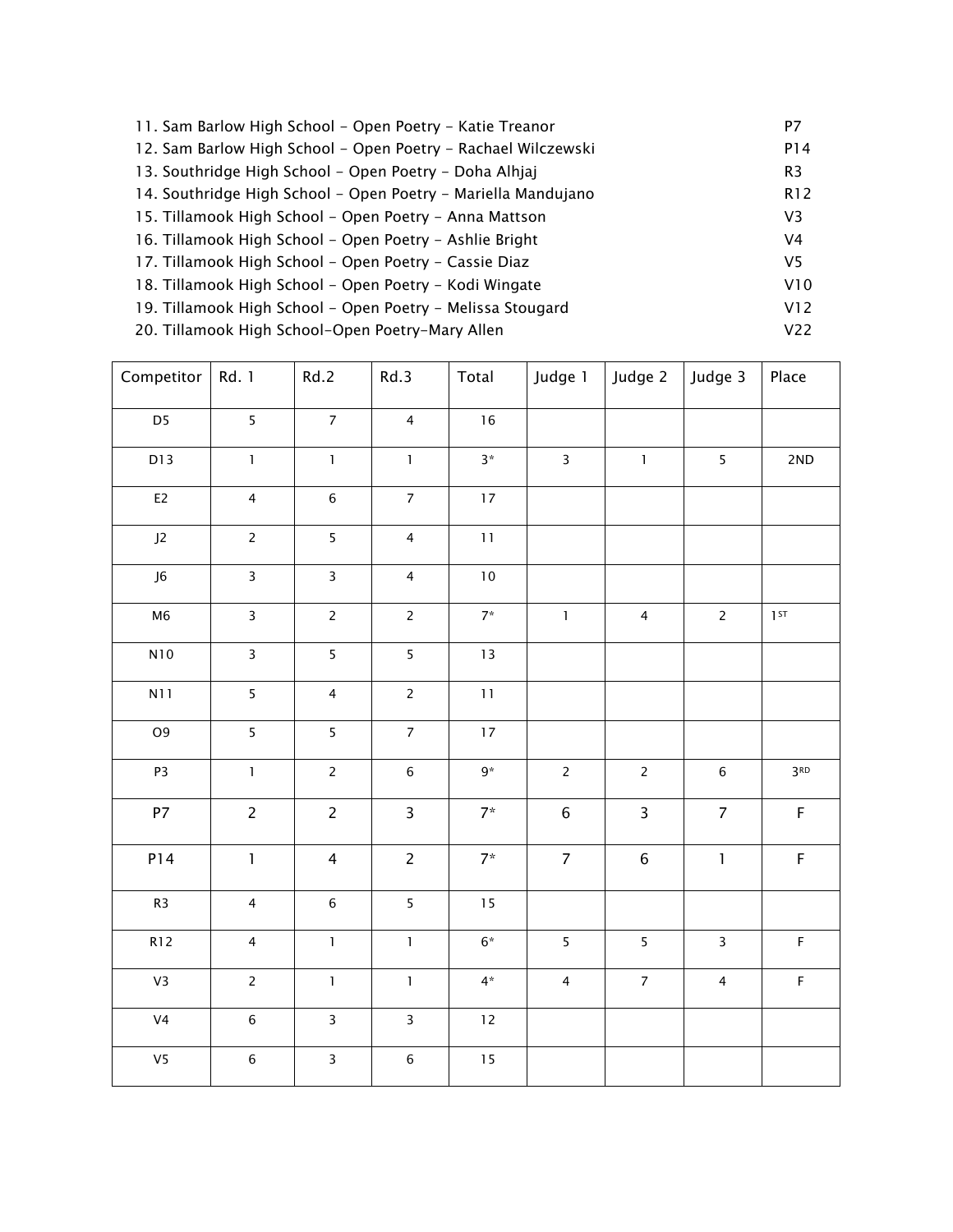| V10 | b | 4 | b | 16 |  |  |
|-----|---|---|---|----|--|--|
| V12 |   |   |   | 19 |  |  |
| V22 |   | b |   | 16 |  |  |

# GLENCOE TIDE INVITATIONAL NOVEMBER 21, 2015 OPEN PROSE

## *Open Prose entries:*

| 1. Centennial High School - Open Prose - Brennah Warner                 | C <sub>2</sub>  |
|-------------------------------------------------------------------------|-----------------|
| Centennial High School - Open Prose - Danielle Bracy<br>2.              | C <sub>5</sub>  |
| Centennial High School - Open Prose - Kangla Moua<br>3.                 | C8              |
| Centennial High School - Open Prose - Madison Seigler<br>4.             | C <sub>9</sub>  |
| 5.<br>Centennial High School - Open Prose - Mariya Dumitrash            | C10             |
| Centennial High School - Open Prose - Miranda Denman<br>6.              | C12             |
| Clackamas High School - Open Prose - Alycia Frack<br>7.                 | E <sub>3</sub>  |
| Glencoe High School - Open Prose - Josh Gibbens<br>8.                   | H <sub>6</sub>  |
| Glencoe High School - Open Prose - Lili Yazzie<br>9.                    | H <sub>8</sub>  |
| 10. Glencoe High School - Open Prose - Andrea Cid                       | H10             |
| 11. Glencoe High School - Open Prose - Tasha Robinson                   | H12             |
| 12. La Salle Catholic College Preparatory - Open Prose - Anna Sandstrom | J <sub>1</sub>  |
| 13. Lakeridge High School - Open Prose - Seba Marin-Quiros              | K11             |
| 14. Liberty High School - Open Prose - Charlie Keene                    | L2              |
| 15. Liberty High School - Open Prose - Victor Johnson                   | L4              |
| 16. Neah-Kah-Nie High School - Open Prose - Ariel Breazile              | N <sub>1</sub>  |
| 17. Neah-Kah-Nie High School - Open Prose - Dylan Mitchell              | N <sub>5</sub>  |
| 18. Neah-Kah-Nie High School - Open Prose - Isis Breazile               | N <sub>8</sub>  |
| 19. Neah-Kah-Nie High School - Open Prose - Juliet Charles              | N9              |
| 20. Neah-Kah-Nie High School - Open Prose - SeOnna Moreland             | N13             |
| 21. Neah-Kah-Nie High School - Open Prose - Tyler Kirkpatrick           | N15             |
| 22. Nestucca High School - Open Prose - Angela Pascal                   | O <sub>2</sub>  |
| 23. Nestucca High School - Open Prose - Brenda Velazquez                | O <sub>3</sub>  |
| 24. Nestucca High School - Open Prose - Emilia Cuevas Luna              | O <sub>5</sub>  |
| 25. Nestucca High School - Open Prose - Miranda White                   | O10             |
| 26. Nestucca High School - Open Prose - Tiarra Thompson                 | O12             |
| 27. Sam Barlow High School - Open Prose - Katie Treanor                 | P7              |
| 28. Sam Barlow High School - Open Prose - Liz Card                      | <b>P11</b>      |
| 29. Southridge High School - Open Prose - Sarina Carlaw                 | R <sub>16</sub> |
| 30. Tillamook High School - Open Prose - Abby McGuire                   | V <sub>1</sub>  |
| 31. Tillamook High School - Open Prose - Jeanie Boehm                   | V <sub>9</sub>  |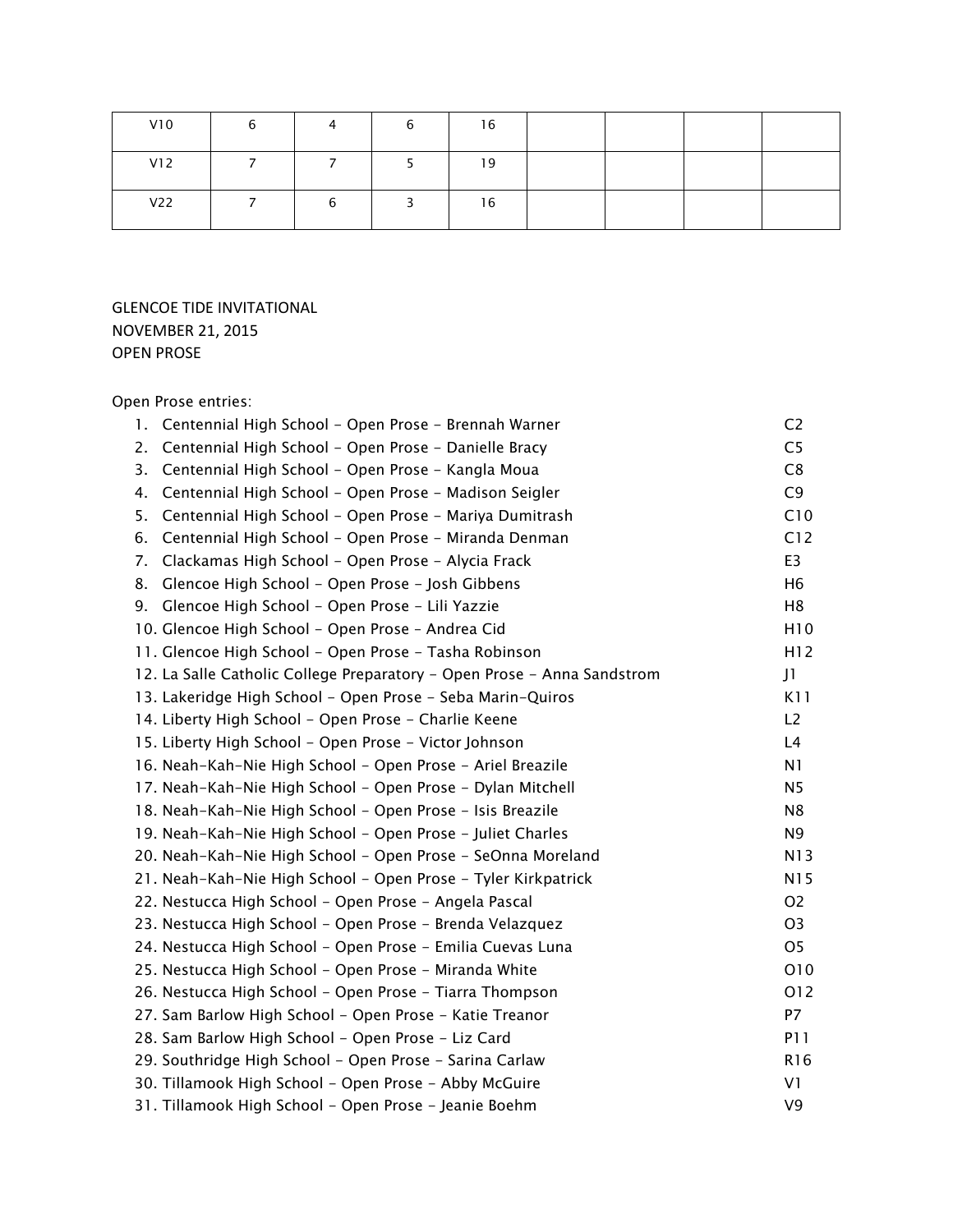| 32. Tillamook High School - Open Prose - Sage Bailey      | V17            |
|-----------------------------------------------------------|----------------|
| 33. Tillamook High School - Open Prose - Sam Hooley       | V19            |
| 34. Westview High School - Open Prose - Anisha Javadekar  | W7             |
| 35. Westview High School – Open Prose – Divya Jeyasingh   | W9             |
| 36. Westview High School – Open Prose – Mallika Moghe     | W16            |
| 37. Wilson High School - Open Prose - Aidan Sivers-Boyce  | X <sub>2</sub> |
| 38. Wilson High School – Open Prose – Benedicte Hamilton  | X5             |
| 39. Wilson High School - Open Prose - Eli Molloy          | X10            |
| 40. Wilson High School – Open Prose – Fletcher Calcagno   | X12            |
| 41. Wilson High School - Open Prose - Helen Fick          | X14            |
| 42. Wilson High School - Open Prose - Moses Felberg       | X18            |
| 43. Wilson High School – Open Prose – Wolf Morgan-Steiner | X21            |

| Competitor      | Rd. 1                   | Rd.2                    | Rd.3                    | Total                   | Judge 1                 | Judge 2        | Judge 3        | Place       |
|-----------------|-------------------------|-------------------------|-------------------------|-------------------------|-------------------------|----------------|----------------|-------------|
|                 |                         |                         |                         |                         |                         |                |                |             |
| C <sub>2</sub>  | 5                       | $\pmb{4}$               | 5                       | 14                      |                         |                |                |             |
| C <sub>5</sub>  | $\overline{4}$          | 5                       | $\overline{7}$          | 16                      |                         |                |                |             |
| C8              | $\overline{4}$          | $\pmb{4}$               | 5                       | 13                      |                         |                |                |             |
| C <sub>9</sub>  | $\overline{\mathbf{4}}$ | 3                       | $\overline{3}$          | $10\,$                  |                         |                |                |             |
| C10             | 6                       | $\overline{\mathbf{4}}$ | $\overline{6}$          | 16                      |                         |                |                |             |
| C12             | 6                       | $\pmb{4}$               | 6                       | 16                      |                         |                |                |             |
| E3              | $\overline{2}$          | $\overline{4}$          | $\overline{5}$          | 11                      |                         |                |                |             |
| H <sub>6</sub>  | $\overline{2}$          | $\overline{2}$          | $\mathbf 1$             | $5*$                    | $\overline{4}$          | 5              | 5              | $\mathsf F$ |
| H <sub>8</sub>  | $\overline{5}$          | 6                       | $\overline{7}$          | 18                      |                         |                |                |             |
| H12             | $\overline{2}$          | $\overline{\mathbf{3}}$ | $\overline{\mathbf{4}}$ | $\boldsymbol{9}$        |                         |                |                |             |
| J1              | $\mathbf{1}$            | $\overline{2}$          | 3                       | $\overline{6}$          |                         |                |                |             |
| L2              | 6                       | $\overline{5}$          | 8                       | 19                      |                         |                |                |             |
| L4              | 6                       | $\overline{3}$          | 4                       | 13                      |                         |                |                |             |
| N1              | $\mathbf{1}$            | $\overline{2}$          | $\overline{2}$          | $5*$                    | $\overline{\mathbf{3}}$ | $\mathbf 1$    | $\overline{4}$ | 3RD         |
| <b>N5</b>       | 3                       | $\overline{5}$          | $\mathbf 1$             | $\boldsymbol{9}$        |                         |                |                |             |
| N <sub>8</sub>  | $\overline{\mathbf{4}}$ | $\overline{2}$          | $\overline{2}$          | 8                       |                         |                |                |             |
| N <sub>9</sub>  | $\overline{2}$          | $\overline{2}$          | $\mathbf{1}$            | $5*$                    | $\mathbf{1}$            | $\overline{3}$ | $\overline{2}$ | 1ST         |
| N13             | $\overline{3}$          | $\overline{3}$          | $\overline{\mathbf{4}}$ | 10                      |                         |                |                |             |
| N <sub>15</sub> | $\overline{3}$          | $\,8\,$                 | 6                       | 17                      |                         |                |                |             |
| O <sub>2</sub>  | $\overline{2}$          | 5                       | 3                       | 10                      |                         |                |                |             |
| 03              | $\mathbf{1}$            | $\mathbf 1$             | $\overline{2}$          | $4*$                    | $\overline{2}$          | $\overline{2}$ | $\mathbf{3}$   | 2ND         |
| O <sub>5</sub>  | $\overline{5}$          | $\overline{\mathbf{r}}$ | 4                       | 13                      |                         |                |                |             |
| O10             | $\overline{1}$          | $\overline{2}$          | 5                       | 8                       |                         |                |                |             |
| 012             | 5                       | $\mathbf{1}$            | $\mathbf 1$             | $\overline{\mathbf{7}}$ |                         |                |                |             |
| <b>P7</b>       | $\mathbf{1}$            | $\mathbf{1}$            | 4                       | $\overline{6}$          |                         |                |                |             |
| P11             | $\overline{3}$          | $\mathbf 1$             | $\overline{3}$          | $\overline{7}$          |                         |                |                |             |
| R <sub>16</sub> | $\overline{3}$          | 3                       | $\mathbf{1}$            | $\overline{7}$          |                         |                |                |             |
| V1              | $\overline{6}$          | $\overline{5}$          | 5                       | 16                      |                         |                |                |             |
| V9              | 5                       |                         | $\overline{\mathbf{3}}$ | 13                      |                         |                |                |             |
| V17             | $\overline{4}$          | $\overline{4}$          | $\overline{1}$          | $\overline{9}$          |                         |                |                |             |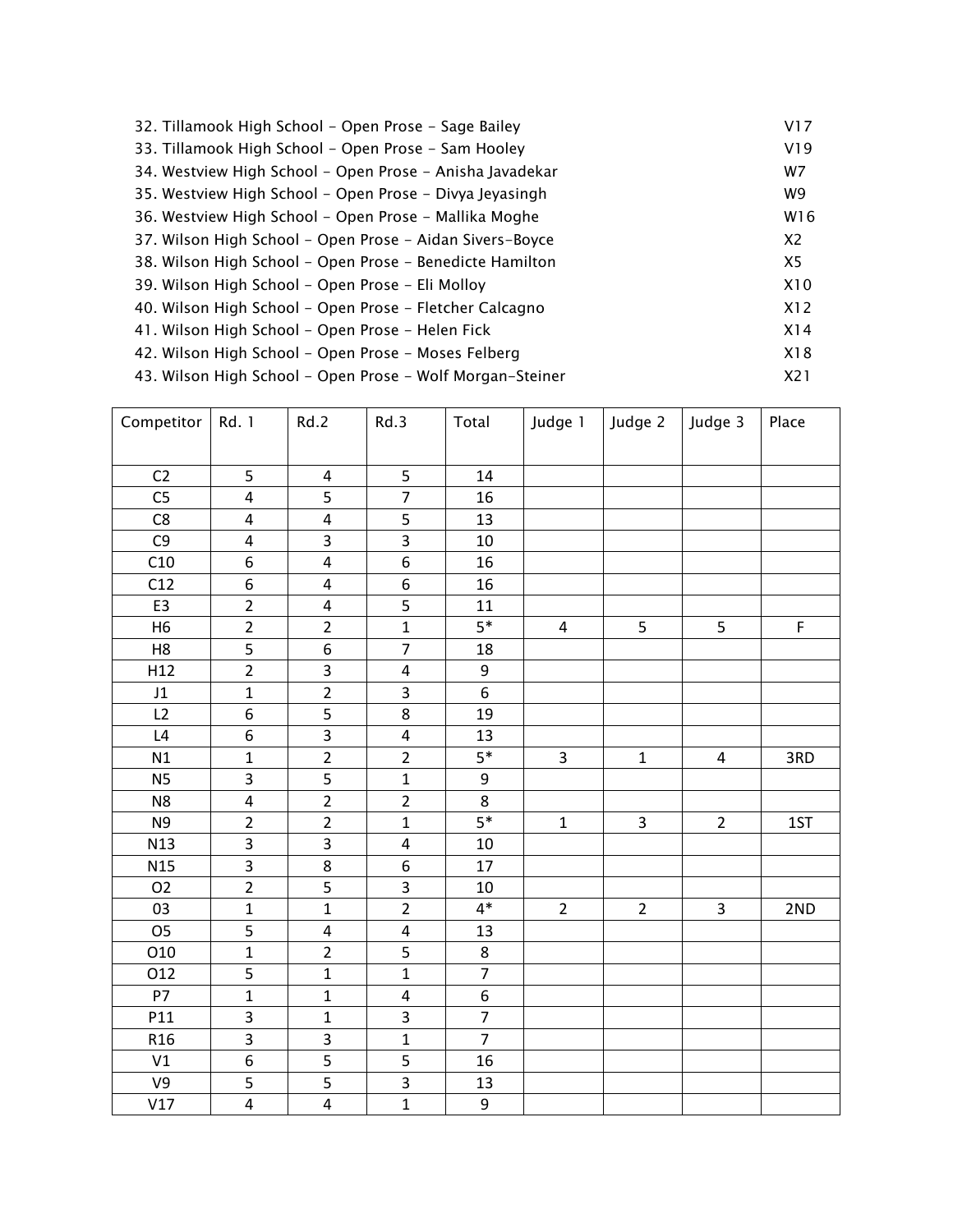| V19            | 6 | 4 |   | 17   |  |  |
|----------------|---|---|---|------|--|--|
| W7             |   |   |   | ∩    |  |  |
| W9             |   |   |   | 6    |  |  |
| W16            |   |   |   | 12   |  |  |
| X <sub>2</sub> |   |   |   | $4*$ |  |  |
| X5             |   | n |   | 10   |  |  |
| X10            |   |   | n | 17   |  |  |
| X12            | 4 |   | 6 | 11   |  |  |
| X14            |   |   |   | 11   |  |  |
| X21            |   |   |   | Ω    |  |  |

# GLENCOE TIDE NOVEMBER 21, 2015 OPEN RADIO

*Open Radio entries:*

| Century High School - Open Radio - Keenan Myers<br>1.                         | D7             |
|-------------------------------------------------------------------------------|----------------|
| Century High School - Open Radio - Natalie Fossoy<br>2.                       | D10            |
| Century High School - Open Radio - Ross Peene<br>3.                           | D12            |
| Century High School - Open Radio - Wendy Roman<br>4.                          | D13            |
| Clackamas High School - Open Radio - Kathryn Magee<br>5.                      | E12            |
| 6.<br>Cleveland High School - Open Radio - Joseph Brower                      | F <sub>2</sub> |
| La Salle Catholic College Preparatory - Open Radio - Christopher Elkhal<br>7. | J3             |
| La Salle Catholic College Preparatory - Open Radio - Eabha Fitzsimons<br>8.   | J4             |
| 9. La Salle Catholic College Preparatory - Open Radio - Lenora Mathis         | J7             |
| 10. La Salle Catholic College Preparatory - Open Radio - Stella Tompkins      | J10            |
| 11. Lakeridge High School - Open Radio - Ethan Kirkham                        | K <sub>3</sub> |
| 12. Lakeridge High School - Open Radio - Greg Bisbjerg                        | K <sub>5</sub> |
| 13. Lakeridge High School - Open Radio - Maya Rajani                          | K9             |
| 14. Lakeridge High School - Open Radio - Rachel Winningham                    | K10            |
| 15. Lincoln HS - Open Radio - Srinik Chinnam                                  | M11            |
| 16. Lincoln HS - Open Radio - Maia Abbruzzese                                 | M8             |
| 17. Neah-Kah-Nie High School - Open Radio - Dylan Wacker                      | N <sub>6</sub> |
| 18. Nestucca High School - Open Radio - Jacob Strassle                        | O <sub>6</sub> |
| 19. Nestucca High School - Open Radio - Stephanie Velazquez                   | 011            |
| 20. Sam Barlow High School - Open Radio - Johanna Hampton                     | <b>P5</b>      |
| 21. Sam Barlow High School - Open Radio - Kayden Doering                      | P8             |
| 22. Southridge High School - Open Radio - Jasmine Giuliani                    | R7             |
| 23. Southridge High School - Open Radio - Joey Miller                         | R <sub>9</sub> |
| 24. Southridge High School - Open Radio - Josiah Snyder                       | <b>R10</b>     |
| 25. Tillamook High School - Open Radio - Andrew Zwald                         | V <sub>2</sub> |
| 26. Tillamook High School - Open Radio - Max Wiegardt                         | V11            |
| 27. Tillamook High School - Open Radio - Rhys Sundling                        | V15            |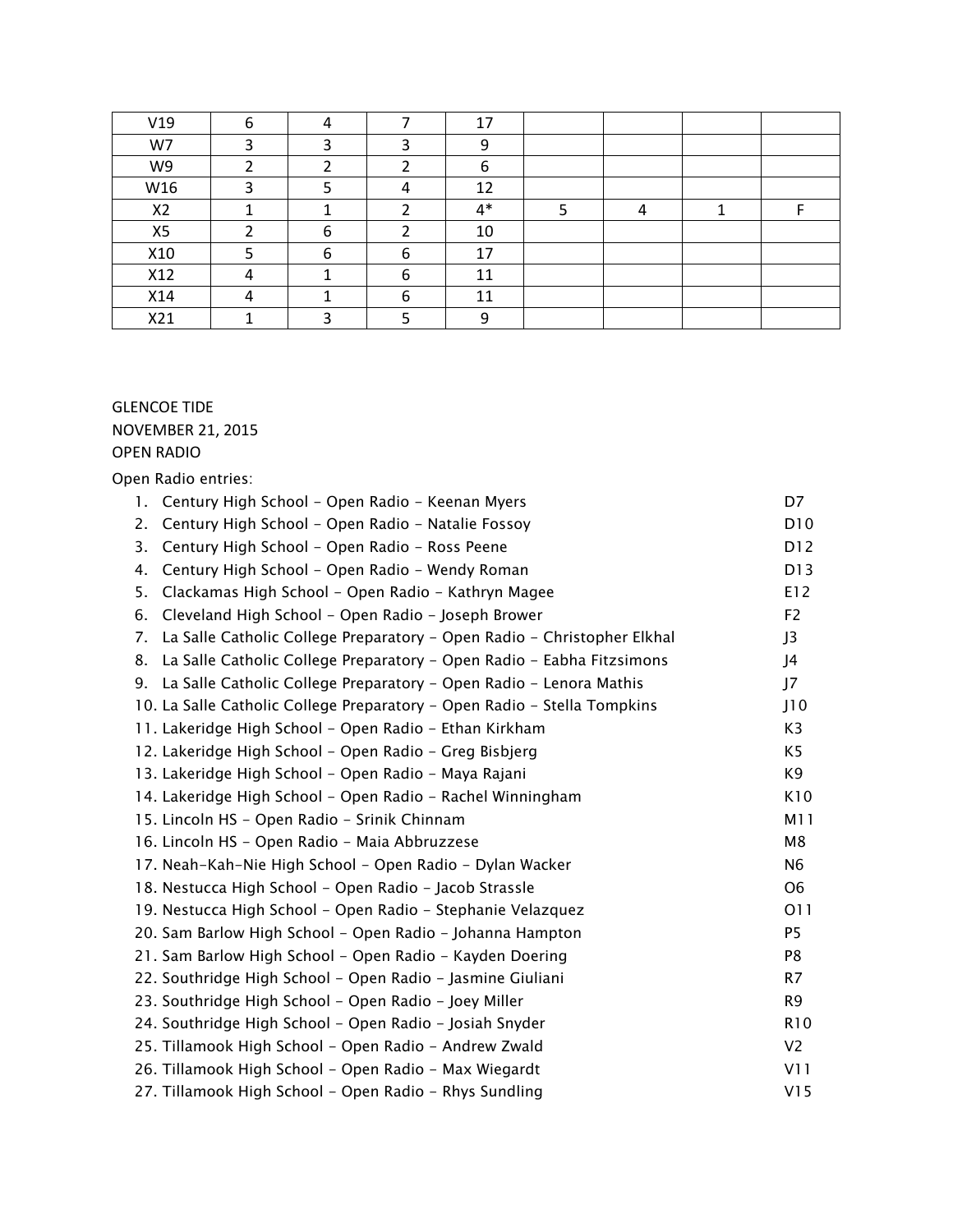| 28. Westview High School – Open Radio – Abha Joshi          | W <sub>2</sub>  |
|-------------------------------------------------------------|-----------------|
| 29. Westview High School - Open Radio - Adit Gupta          | W <sub>3</sub>  |
| 30. Westview High School - Open Radio - Advaith Nair        | W <sub>5</sub>  |
| 31. Westview High School - Open Radio - Nicole Kolpakov     | W <sub>20</sub> |
| 32. Westview High School - Open Radio - Rohith Sudhakar     | W <sub>25</sub> |
| 33. Westview High School - Open Radio - Srikar Tallapragada | W30             |
| 34. Westview High School - Open Radio - Vamsee Padala       | W31             |
| 35. Wilson High School - Open Radio - Amy Sloan             | X <sub>3</sub>  |
| 36. Wilson High School - Open Radio - Carter Van Vleet      | X7              |
| 37. Wilson High School – Open Radio – Jaren Friesen         | X15             |

| Competitor      | Rd. 1                   | Rd.2                    | Rd.3                    | Total            | Judge 1        | Judge 2          | Judge 3        | Place           |
|-----------------|-------------------------|-------------------------|-------------------------|------------------|----------------|------------------|----------------|-----------------|
|                 |                         |                         |                         |                  |                |                  |                |                 |
| D7              | 3                       | $\mathbf{1}$            | 4                       | 8                |                |                  |                |                 |
| D <sub>10</sub> | $\overline{1}$          | $\overline{5}$          | $\overline{2}$          | $\overline{8}$   |                |                  |                |                 |
| D12             | $\overline{\mathbf{4}}$ | 6                       | 6                       | 16               |                |                  |                |                 |
| D13             | 5                       | $\mathbf 1$             | $\mathbf{1}$            | $\overline{7}$   |                |                  |                |                 |
| E12             | $\overline{2}$          | 3                       | 3                       | $\,8\,$          |                |                  |                |                 |
| F <sub>2</sub>  | $\overline{\mathbf{4}}$ | $\mathbf{1}$            | $\mathbf{1}$            | $6*$             | $\overline{2}$ | $\overline{3}$   | $\overline{3}$ | 2 <sup>ND</sup> |
| J3              | 5                       | 5                       | $\overline{2}$          | 12               |                |                  |                |                 |
| J4              | $\overline{2}$          | $\overline{2}$          | $\mathbf 1$             | $5*$             | 3              | 4                | $\overline{2}$ | 3 <sup>RD</sup> |
| J7              | 3                       | $\overline{6}$          | $\mathbf 1$             | $10\,$           |                |                  |                |                 |
| J10             | 3                       | 5                       | 5                       | 13               |                |                  |                |                 |
| K <sub>3</sub>  | $\overline{6}$          | $\overline{5}$          | $\overline{2}$          | 13               |                |                  |                |                 |
| K5              | $\overline{4}$          | $\overline{2}$          | $\overline{2}$          | 8                |                |                  |                |                 |
| K9              | $\mathbf{1}$            | $\pmb{4}$               | $\mathbf 1$             | $6*$             | 6              | 5                | 5              | $\mathsf F$     |
| K10             | $\overline{2}$          | $\pmb{4}$               | 5                       | 11               |                |                  |                |                 |
| M <sub>2</sub>  | $\overline{5}$          | $\overline{2}$          | $\overline{4}$          | 11               |                |                  |                |                 |
| M8              | $\overline{1}$          | $\mathbf 1$             | $\overline{3}$          | $5*$             | 5              | $\overline{2}$   | $\mathbf 1$    | $1^{ST}$        |
| <b>N6</b>       | $\overline{2}$          | $\mathbf 1$             | $\mathbf 1$             | $4*$             | $\mathbf 1$    | $\boldsymbol{6}$ | $\pmb{4}$      | $\mathsf F$     |
| O <sub>6</sub>  | $\boldsymbol{6}$        | $\mathsf{3}$            | 5                       | 14               |                |                  |                |                 |
| 011             | 6                       | $\overline{\mathbf{4}}$ | $\overline{6}$          | 16               |                |                  |                |                 |
| <b>P5</b>       | $\mathbf{1}$            | 3                       | 3                       | $\overline{7}$   |                |                  |                |                 |
| P8              | $\overline{\mathbf{4}}$ | $\boldsymbol{6}$        | $\overline{3}$          | 13               |                |                  |                |                 |
| R7              | $\overline{2}$          |                         | $\overline{6}$          | 13               |                |                  |                |                 |
| R9              | $\overline{6}$          | $\overline{4}$          |                         | 15               |                |                  |                |                 |
| R <sub>10</sub> | 5                       | 5                       | $\overline{\mathbf{3}}$ | 13               |                |                  |                |                 |
| V <sub>2</sub>  | $\overline{5}$          | $\overline{2}$          | $\overline{6}$          | 13               |                |                  |                |                 |
| V11             | $\overline{5}$          | 6                       | $\overline{5}$          | 16               |                |                  |                |                 |
| V15             | $\overline{2}$          | $\mathbf{1}$            | $\overline{\mathbf{4}}$ | $\overline{7}$   |                |                  |                |                 |
| W <sub>2</sub>  | $\mathbf{1}$            | $\overline{\mathbf{3}}$ | $\overline{2}$          | $6*$             | $\overline{4}$ | $\mathbf 1$      | 6              | $\mathsf F$     |
| W <sub>3</sub>  | $\pmb{4}$               | $\overline{7}$          | $\overline{6}$          | 17               |                |                  |                |                 |
| W <sub>5</sub>  | 3                       | $\overline{2}$          | $\overline{2}$          | $\overline{7}$   |                |                  |                |                 |
| W25             | $\overline{1}$          | $\pmb{4}$               | $\overline{\mathbf{4}}$ | $\boldsymbol{9}$ |                |                  |                |                 |
| W30             | $\overline{3}$          | $\overline{2}$          | $\overline{3}$          | $\overline{8}$   |                |                  |                |                 |